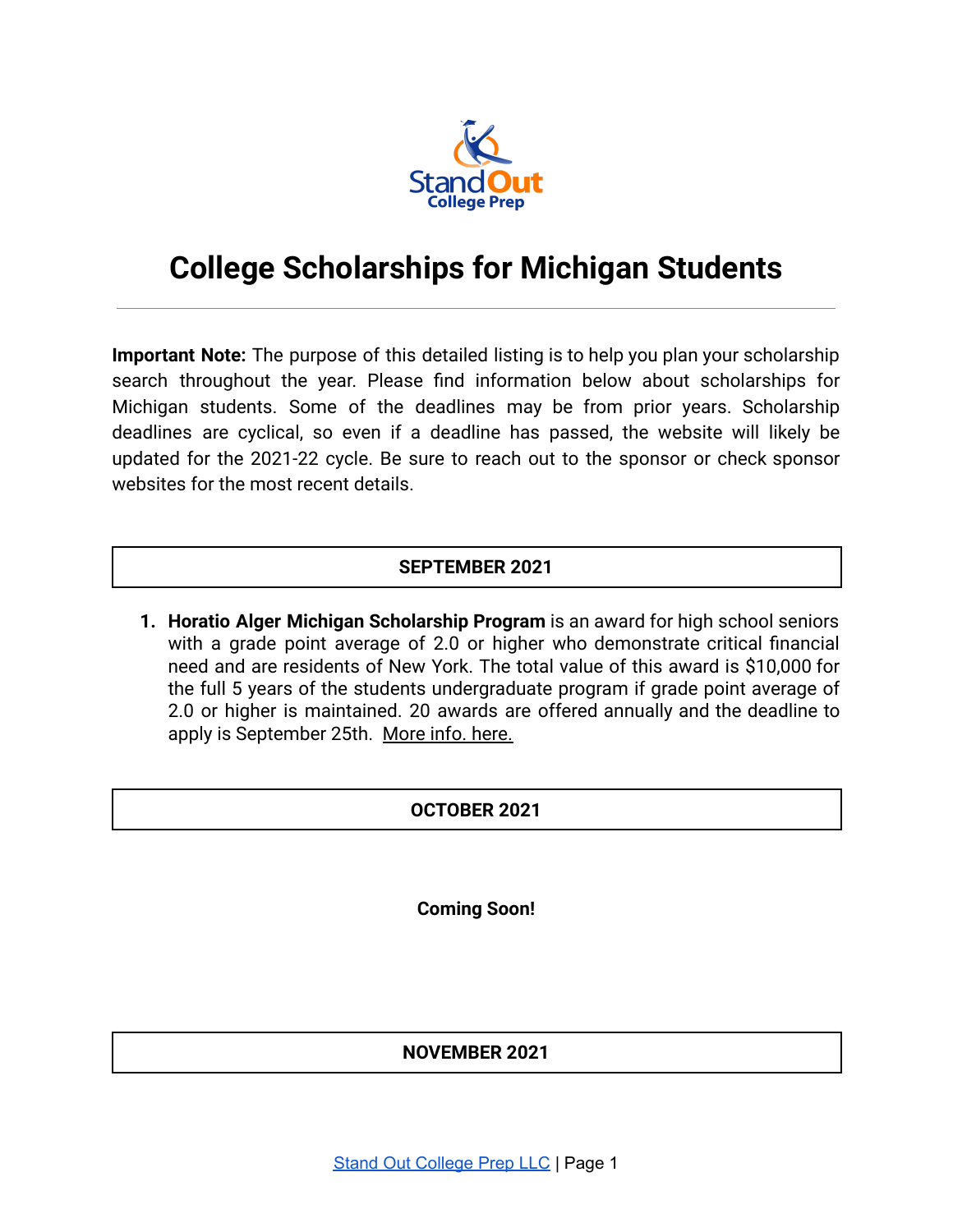- **2. Michigan American Legion High School Oratorical Contest.** This contest is for High School students who are U. S. citizens or lawful residents and can hone their speaking skills while learning about the U.S. Constitution. Department level scholarship awards range from \$800 to \$1500, with Zone runner-ups receiving \$200. At the National level, they range from \$15,000 to \$20,000. The contestant must register with their American Legion, Department of Michigan. The deadline is November 20th. [More info here](https://michiganlegion.org/oratorical/)
- **3. Adrian College** is offering one MHS senior a full-tuition scholarship. To qualify, you must [apply](https://apply.adrian.edu/) by November 30th, visit the college, write a reflection, and file out the FAFSA. [Apply here.](https://apply.adrian.edu/undergraduate-application)

### **DECEMBER 2021**

- **4. Clarence L. Remynse Scholarship Program** is Offering \$250 to \$7,500 per year to local graduating high school seniors who are pursuing bachelor's study in business, law, education, psychology, medicine, or STEM fields. Interested candidates must have lived in Kalamazoo County for 12+ months, gain admission at regionally accredited colleges in Michigan, display good citizenship, keep a minimum 3.0 GPA, and submit the FAFSA. The deadline to apply is December 1st. [More info. here.](http://www.kalfound.org/Scholarships/OurScholarships/ClarenceLRemynseScholarship/tabid/234/Default.aspx)
- **5. Leadership Speech Contest.** This contest is for enrolled students 9-12th grade within the area of Southeastern Michigan. Public, private and homeschool students are eligible. The amount varies from 1st to 3rd place winners and the deadline is December 1st. [Learn more here.](https://nma1.org/141/speech-contest/) '
- **6. MHSAA's Scholar-Athlete Award** gives thirty two \$1,000 scholarships that will be available to high school seniors. Those who have earned a varsity letter in an MHSAA-sponsored sport and have a 3.5 GPA are eligible to apply. The deadline is December 3rd. [More details here.](https://www.mhsaa.com/Schools/Students/Scholar-Athlete-Award)
- **7. COVID-19 Vaccination Incentive Program.** Western students who provide documentation of full vaccination as described above are entered to win scholarships worth between \$500 and \$10,000. Under this program, the University is offering 60 scholarships. They may be applied to tuition, fees, on-campus housing and campus dining. They will give five \$10,000 scholarships, ten \$2,500 scholarships, twenty-five \$1,000 scholarships, and twenty \$500 scholarships. The deadline is December 6th.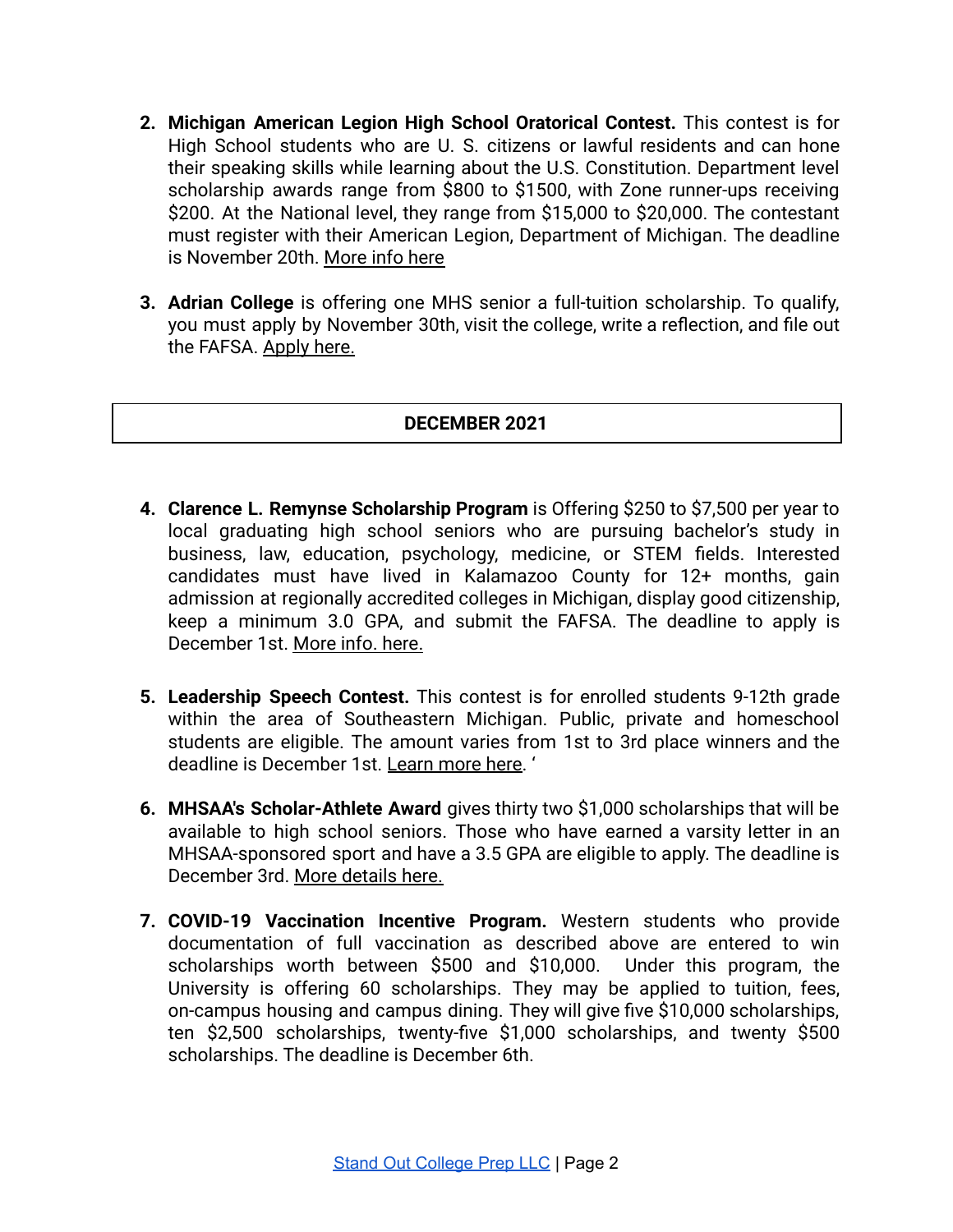- **8. Comcast Leaders and Achievers Scholarship Program** is for graduating high school seniors who plan to attend college. You must attend an eligible school in Michigan and the school will be able to nominate a student for the Leaders and Achievers Scholarship Program. The amount varies and the deadline for the program is December 7th. [Read more here.](https://corporate.comcast.com/our-values/community-investment/youth-education-leadership#accordion-2)
- **9. Calvin College/The James Bosscher/SAE Engineering Scholarship** are awarded to incoming freshmen enrolled in the engineering program and who have demonstrated outstanding academic achievement and potential. One \$2,000 scholarship will be awarded. This scholarship is renewable for the sophomore year contingent on continued enrollment in engineering and satisfactory performance in the first year. The deadline to apply is December 15th. [More](http://students.sae.org/awdscholar/scholarships) [details here.](http://students.sae.org/awdscholar/scholarships)

#### **JANUARY 2022**

- **10.MASFPS/NAFEPA Scholarship** awards up to three state scholarships between \$500 and \$1,500 to eligible high school seniors. MASFPS also submits applications of the top two Michigan awardees to NAFEPA for consideration to receive one of four NAFEPA Scholarships of \$2500 each. The deadline is January 11th. [Read more here.](https://www.masfps.org/nafepa-scholarships/)
- **11.Bernice Barlow NAACP Scholarship.** This scholarship aims to continue her legacy and the spirit of the NAACP. The amount given varies and this is available to high school seniors with a minimum GPA of 2.0. Applicants' legal guardians must be current members of Saginaw NAACP Branch. Students must also have residency in Saginaw, Bay, or Midland counties. The deadline is January 22nd. [Learn more here.](http://www.saginawfoundation.org/site/bernice-barlow-naacp-scholarship/)
- **12.InspirASIAN Scholarship Program.** This scholarship is for full-time graduating high school seniors with a 3.4 GPA, of any ethnic or cultural background, who plan to attend an accredited college or university (2-year and 4-year) in fall. Must be citizens or permanent residents of the United States and must be residents of of the following states where we currently have participating InspirASIAN chapters: Arizona, California, Colorado, Florida, Georgia, Hawaii, Illinois, Indiana, Michigan, Minnesota, Missouri, Nevada, New Jersey, Ohio, Texas, Washington and Wisconsin. The amount varies and the deadline is January 31st. For [more](https://inspirasian.us/programs/scholarship-program/) [info here.](https://inspirasian.us/programs/scholarship-program/)
- **13.CMU Multicultural Advancement Award** gives up to 44 scholarships to graduates of Michigan high schools that show an interest in the advancement of minorities in American societies. The scholarship is worth \$4,125 per academic year. To continue to receive the scholarship you must maintain a cumulative GPA of 2.5 or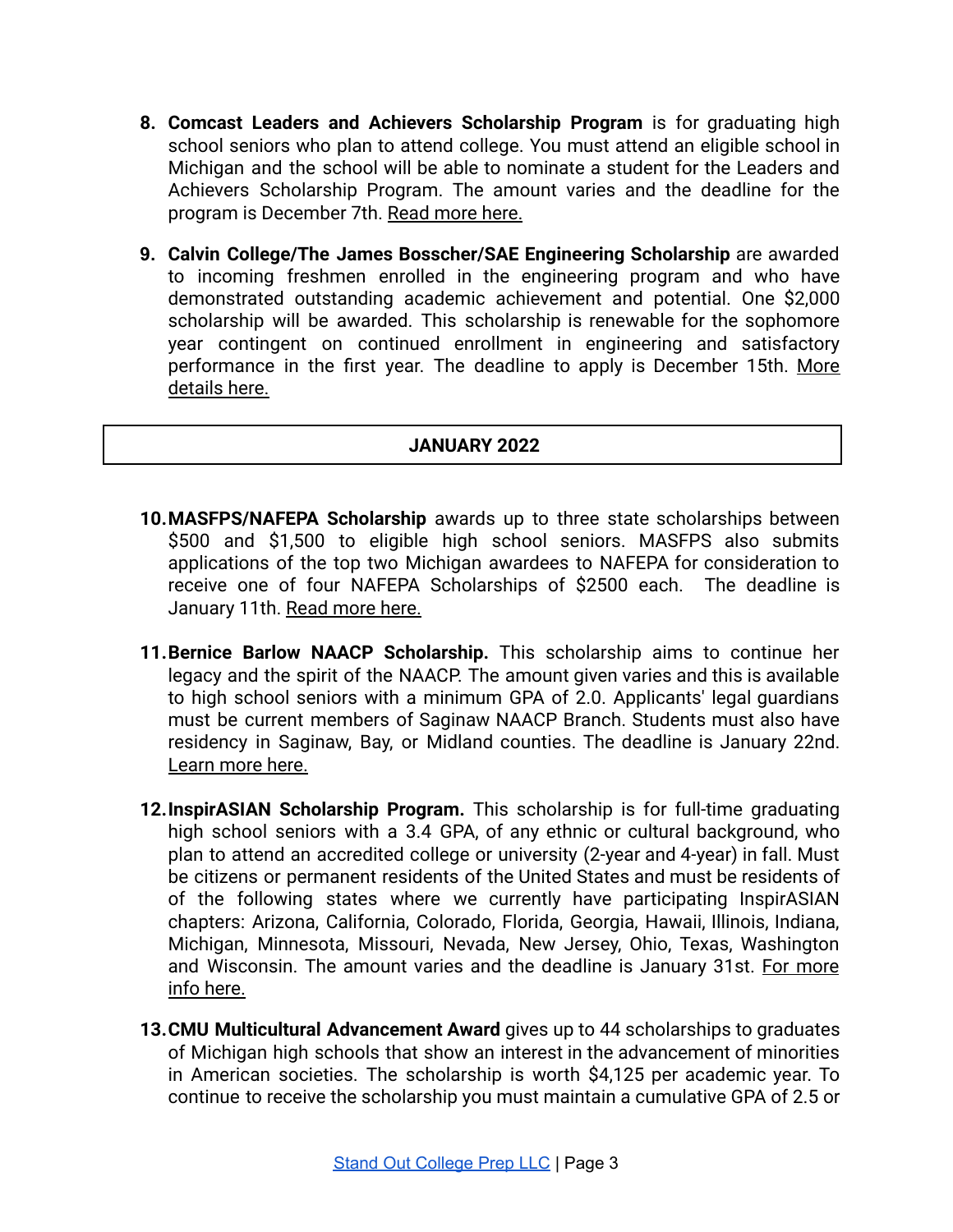higher. You must also live on campus your freshman and sophomore year and be enrolled as a full time student. The deadline is the last Friday in January. [Click](https://www.cmich.edu/ess/oss/gearup/scholarship_opportunities/Documents/Cofer%20application.pdf) [here for the application](https://www.cmich.edu/ess/oss/gearup/scholarship_opportunities/Documents/Cofer%20application.pdf)

**14.Michigan Society of Professional Engineers** is for Michigan high school graduating seniors pursuing an academic degree in the field of engineering from a Michigan institution of higher learning that has been accredited by the Accrediting Board of Engineering & Technology. The Michigan scholarships offered by the MPSE are merit-based and can only be applied to the costs of the ABET approved degree program's tuition. The deadline is the first Monday in January and awards may vary. [More info here](https://www.michiganspe.org/scholarships/).

## **FEBRUARY 2022**

- **15.Gloria Wille Bell & Carlos R. Bell Scholarships** offer lucrative scholarships worth up to \$80,000 to high school seniors in select areas of Virginia, Michigan, and Illinois. Funding supports academically talented freshmen with a minimum 3.0 GPA attend any University of Michigan campus full-time. Students must select science-related majors in the College of Literature, Science, and the Arts or College of Engineering. The deadline for applications is February 1st. [More](https://bellscholarship.org/) info. [here.](https://bellscholarship.org/)
- **16.Earl R. Sorenson Memorial Scholarship** is offered to U.S. high school seniors who are residents of Iowa or Michigan and have participated in community service and are pursuing or plan to pursue a bachelor's degree in an agriculture-related field excluding food service, parks and recreation studies, and dietetics. The scholarship award is valued at a non-renewable \$1,000 annually offered to two successful applicants. The eligible applicant must be a member of the Future Farmers of America. The deadline is February 1st. [Read more here.](https://www.abilitycenter.org/programs/scholarship-application/)
- **17.Michigan First Scholarship Competition – High School Division** is open to high school seniors who attend high school in Michigan or are Michigan First Credit Union members attending high school anywhere in the U.S.. The amount awarded is for \$1,811. The deadline is February 1st. [Learn more here.](https://michiganfirst.com/About/Community/Scholarships)
- **18.Community Choice Foundation Scholarships** has granted over \$100,000 in scholarships for Michigan public or private high school seniors. CCCU members or their children could receive up to \$5,000 to defray tuition costs at an accredited two- or four-year college. For eligibility, entrants must intend to live and work in Michigan post-graduation, possess a minimum "B" average, display a track record of community volunteerism, and have unmet need. The deadline is February 1st. [Read more here.](https://www.communitychoicecu.com)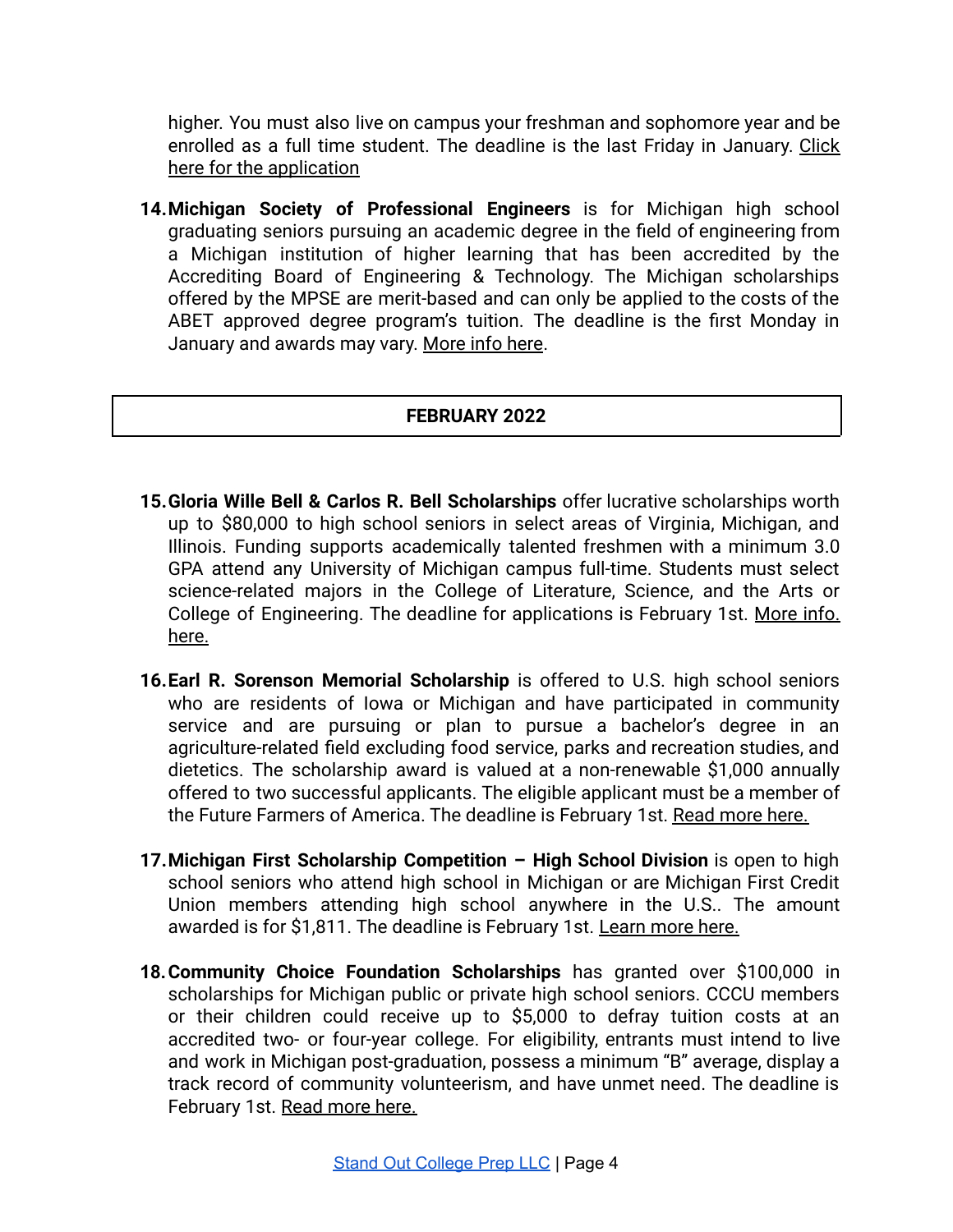- **19.The Charles Crupi Memorial Poetry Contest** is open to all high school students in Michigan. The first place prize is \$250, second place is \$150, and the third place winner will get \$100. Applicants must submit 3 original poems. The deadline for submission is February 7th. [More details here.](https://www.monroe.k12.mi.us/files/user/1724/file/Albion%20Poetry.pdf)
- **20.Bay Area Community Foundation** awards \$2,000 each to up to 100 first-generation college students in Bay County pursuing a degree or certificate at either Saginaw Valley State University or Delta College. A first-generation college student is one whose parents or guardians do not hold bachelor's degrees.The deadline to apply is February 8th. [More info. here.](https://bayfoundation.org/students-menu/scholarship-opportunities/bay-commitment-scholarship)
- **21.Grattan and Stephen T. Gray Scholarship.** This scholarship is for graduates of Monroe County High Schools and high schools in Gibraltar, New Boston, Huron, Milan or Flat Rock who are entering the field of journalism and public relations. The amount varies and the deadline is February 21st. [For more details here](https://cfmonroe.org/scholarships/).
- **22.Michmerhuizen Family Scholarship.** This scholarship is for \$1,800 and given to graduates of Holland Christian High School entering freshman year at Calvin College and must have a cumulative 3.0 GPA or higher. Preference is given to those who are afflicted with multiple sclerosis, exhibit strong Christian character as demonstrated by their love for God, their family, and for their fellow citizens of God's kingdom. Financial need is considered. The deadline is February 1st. [Read](https://calvin.academicworks.com/opportunities/17760) [more here.](https://calvin.academicworks.com/opportunities/17760)
- **23.Nick Andros Music Scholarship.** This scholarship is for high school seniors attending a Saginaw County high school with a 2.0 GPA and higher. Applicants must be pursuing an undergraduate degree. The award varies and the deadline is February 15th. [Learn more here.](http://www.saginawfoundation.org/site/nick-andros-music-scholarship/)
- **24.Thomas W. McDonald Sr. Saginaw Township Business Association Scholarship** is offered to promote continued education for students pursuing a degree in a business or business-related field at an accredited Michigan college or university. To be eligible, you must be a student, parent, or guardian, must be a member of STBA or work for an STBA member employer. You must also be a graduating high school senior or full time college student at an accredited Michigan college or university. The amount varies and the deadline is February 15th. [Read more here.](http://www.saginawfoundation.org/site/thomas-w-mcdonald-sr-saginaw-township-business-association-scholarship/)
- **25.Paul & Deanna Virciglio Scholarship** is for graduates of a Saginaw County high school who are pursuing a math or science degree at an accredited Michigan college full-time. The amount varies and the deadline to apply is February 15th[.Learn more here.](http://www.saginawfoundation.org/site/paul-deanna-virciglio-scholarship/)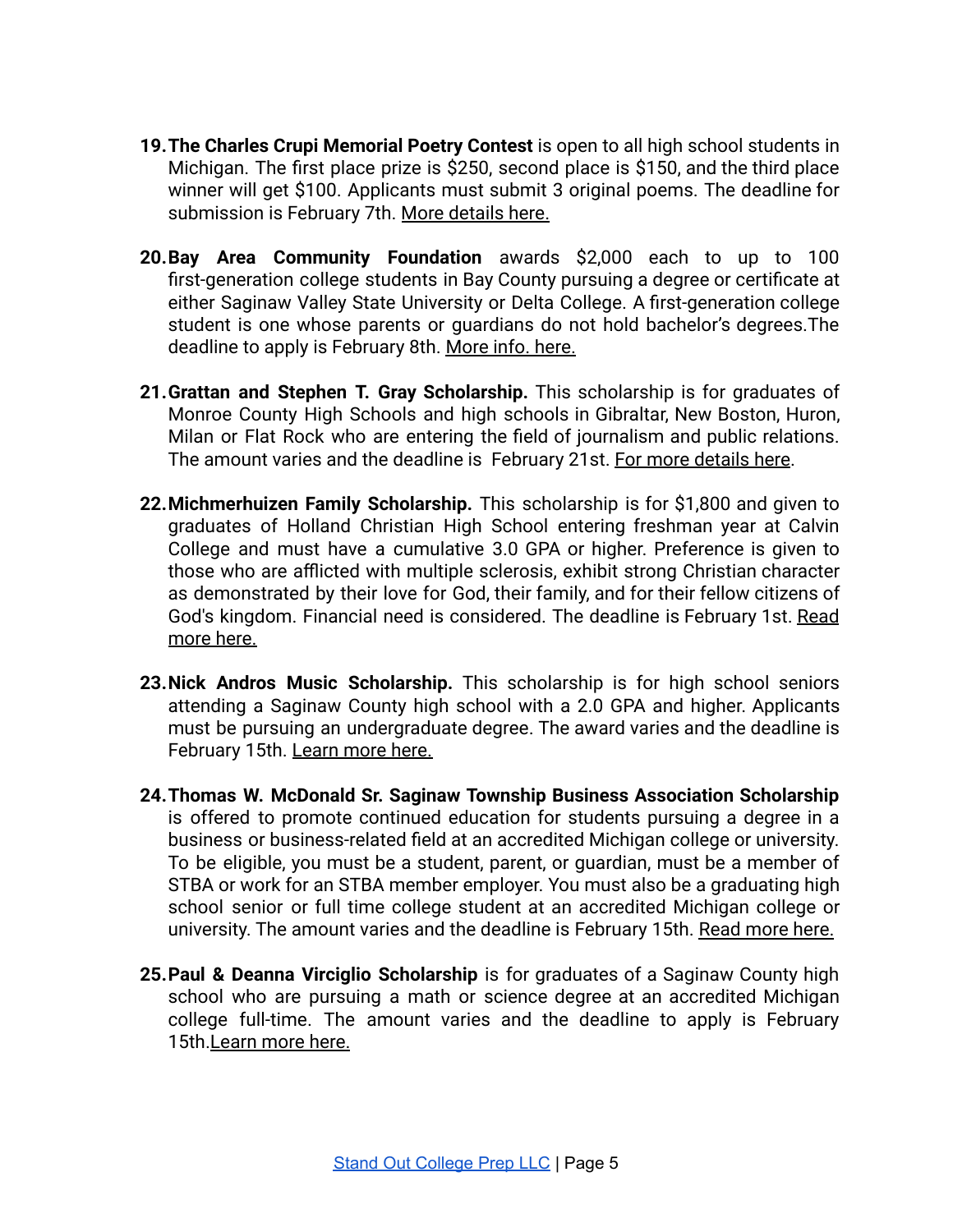- **26.Yellow Dog Studio Memorial Scholarship** is for graduating seniors interested in art from the Great Lakes Bay region. Applicants must have a 3.0 GPA to apply and may be asked to interview. If selected for an interview, please be prepared to present a portfolio of your art and/or photography. The amount varies and the deadline to apply is February 15th. [Important info.](http://www.saginawfoundation.org/site/yellow-dog/) here.
- **27.MEA Scholarship Fund.** To be considered, you must be a dependent MEA member or MEA-Retired member in good standing. You must also be a graduate of a Michigan public high school or private high school that has an MEA bargaining unit. You must attend or are currently an undergraduate student of a Michigan public community/junior college, four-year degree-granting institution, or vocational training institution that grants a degree, certification or license. Those attending the following private institutions only are also eligible: Baker College-Flint/Owosso; University of Detroit–Mercy; Adrian College; Finlandia University; and Albion College. The amount varies and the deadline to apply is February 18th. [Read more here.](https://mea.org/mea-scholarship/)
- **28.The Gerber Foundation Merit Scholarships** gives multiple Merit Scholarships valued at \$2,600 annually to aid college-bound high school seniors in Michigan's Newaygo, Muskegon, and Oceana counties. Applicants must be pursuing an associate or bachelor's degree full-time at accredited U.S. colleges, excluding federal military academies, with a GPA between 2.0 and 3.7. Michiganders with higher grades could earn the \$10,600 Daniel Gerber Sr. Medallion Scholarship. The deadline is February 28th. [Learn more](http://www.gerberfoundation.org/scholarships-programs/) here.
- **29.Ethan C. Jones Memorial Scholarship** gives two \$1,500 awards. This is for graduating seniors of Milan High School striving to be economically independent through higher education. To be eligible you must be a High school graduate and attend an accredited post-secondary institution. And you Must live in the Milan Area School district for at least two years prior to application date**.** The deadline is February 2nd. [Application](https://www.gmacf.org/wp-content/uploads/2018/11/2019-Jones_GMACF-Scholarship.pdf) here.
- **30. Milan Area Schools Board of Education Scholarship** gives four \$1,500 awards. This is for graduating seniors of Milan High School who have exhibited leadership skills, involvement in school activities, community involvement, and have maintained good character. Qualifying institutions may be a college or university and need not be in the state of Michigan attending full or part time. The deadline is February 15th. [More](https://www.gmacf.org/scholarship/milan-area-schools-board-of-education-scholarship-fund/) info [here](https://www.gmacf.org/scholarship/milan-area-schools-board-of-education-scholarship-fund/)
- **31.Ronnie & Paulette Shores Scholarship** gives one award up to \$10,000, \$2,500 per year for four years. This is for graduating seniors who have a physical disability. Verification of the physical disability is required by a medical doctor (MD or DO) and must be submitted with the application. Qualifying institutions may be a college or university, community college, or vocational program and need not be in the state of Michigan. The deadline is February 4th. [Application](https://www.gmacf.org/wp-content/uploads/2020/12/GMACF_2021-Scholarship-Application_Shores.pdf) here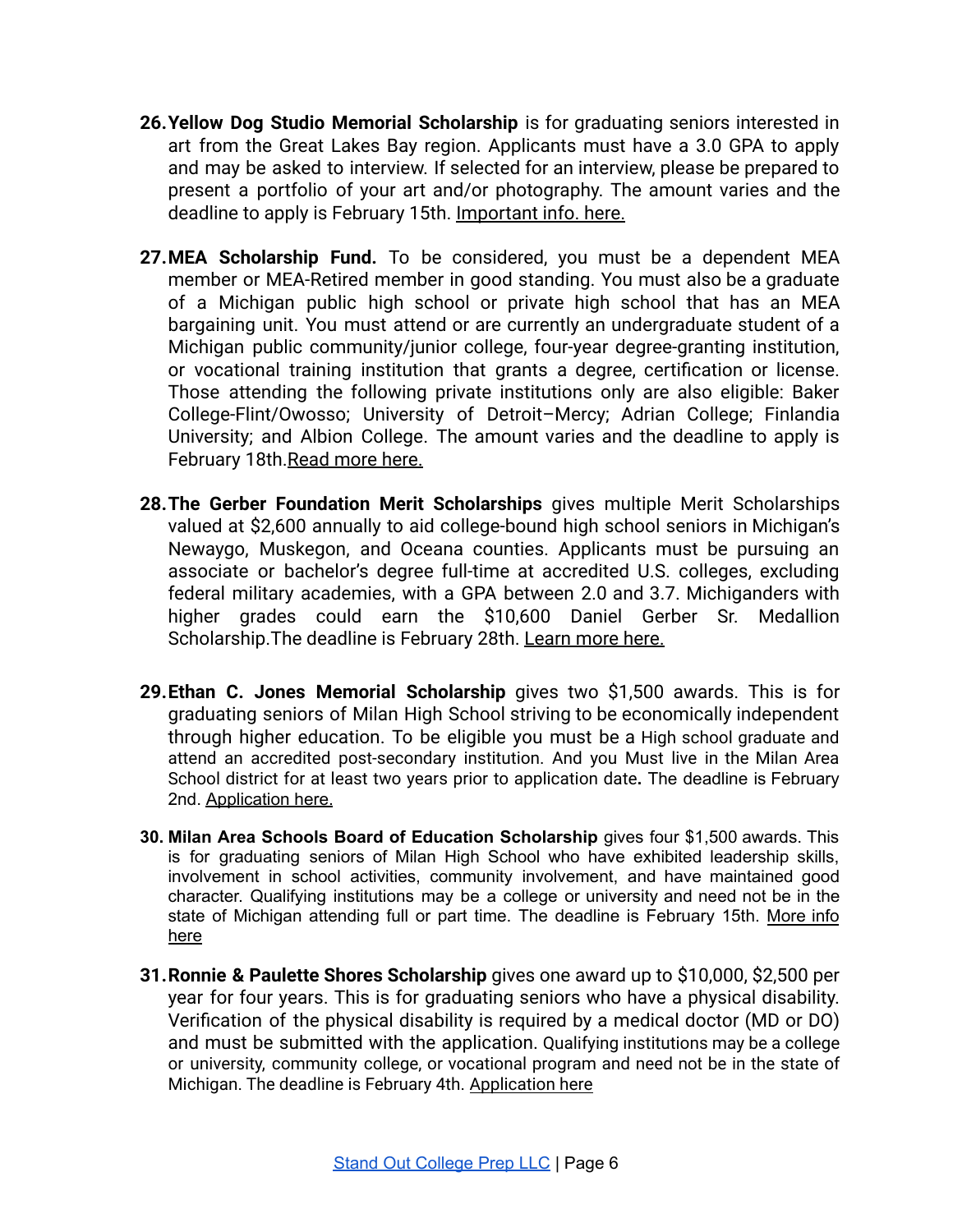- **32.Ethel Richards Scholarship** gives two awards of \$1,500. This is for Milan High School graduating seniors who wish to major in a business program. To be eligible, students shall have demonstrated interest in a business program such as but not limited. Qualifying institutions may be a college or university and need not be in the state of Michigan full or part time. The deadline is February 2nd. [Application here](https://www.milanareaschools.org/cms/lib/MI02208047/Centricity/Domain/1307/scappRichards.doc).
- **33.Evelyn (Hitchingham) Gerstenberg Scholarship** gives one award up to \$2,000, \$1,000 per year for two years. This is for Milan High School graduating seniors who wish to complete a bachelor's degree. To be eligible, students shall have demonstrated scholastic achievement, participation in athletics for at least one year, participation in extracurricular activities, service to the community and school, and based on financial need. Qualifying institutions may be a college or university,and need not be in the state of Michigan. Recipients must be pursuing a bachelor's degree and attending school full-time. The deadline is February 4th. [Application here.](https://www.gmacf.org/wp-content/uploads/2020/12/GMACF_2021-Scholarship-Application_Gerstenberg.pdf)
- **34.The Duane & Isabelle Schultz Milan Area Schools Alumni Scholarship** gives two awards of \$1,000. This is for Milan High School graduating seniors. To be eligible, students must have a GPA of 2.8 or above, must have completed four years at Milan High School, must have written recommendations from two faculty members and shall have demonstrated evidence of good citizenship through participation in school and community activities, and maintained a good character. The deadline is February 4th. [More info](https://www.gmacf.org/scholarship/duane-and-isaabelle-schultz-milan-area-schools-alumni-scholarship-fund/) here.
- **35.Eric Harrison Memorial Scholarship** gives one award of \$1,000. This is for Milan High School graduating seniors. To be eligible, recipients must have a GPA of 3.5 or above, shall have lettered in a minimum of 2 varsity sports and have demonstrated community or school citizenship involving leadership experience and responsibilities. And be a resident or City of Milan or Greater Milan area townships for a minimum of 4 years. The deadline is February 4th. [Learn](https://www.gmacf.org/scholarship/eric-harrison-memorial-scholoarship-fund/) more [here.](https://www.gmacf.org/scholarship/eric-harrison-memorial-scholoarship-fund/)
- **36.Michael A. Tittiger Sustainability & Conservation Scholarship** gives one award of \$1,000. This is for Milan High School graduating seniors of minority status who are interested in environmental sustainability and/or conservation. To be eligible, students must have a cumulative GPA of at least 2.8., a residency within the Milan School District boundary, must have demonstrated interest in environmental sustainability, and have minority status as defined by financial need, race/ethnicity, gender, and/or otherwise. The deadline is February 4th. [More info here.](https://www.gmacf.org/scholarship/michael-a-tittiger-sustainable-agriculture-environmental-conservation-scholarship-fund/)
- **37.Caroline O'Donnell and Judy Heath Memorial Scholarship Fund** gives one award of \$1,000. This is for Milan High School graduating seniors who wish to pursue undergraduate education. To be eligible, students must have a GPA of 2.6 or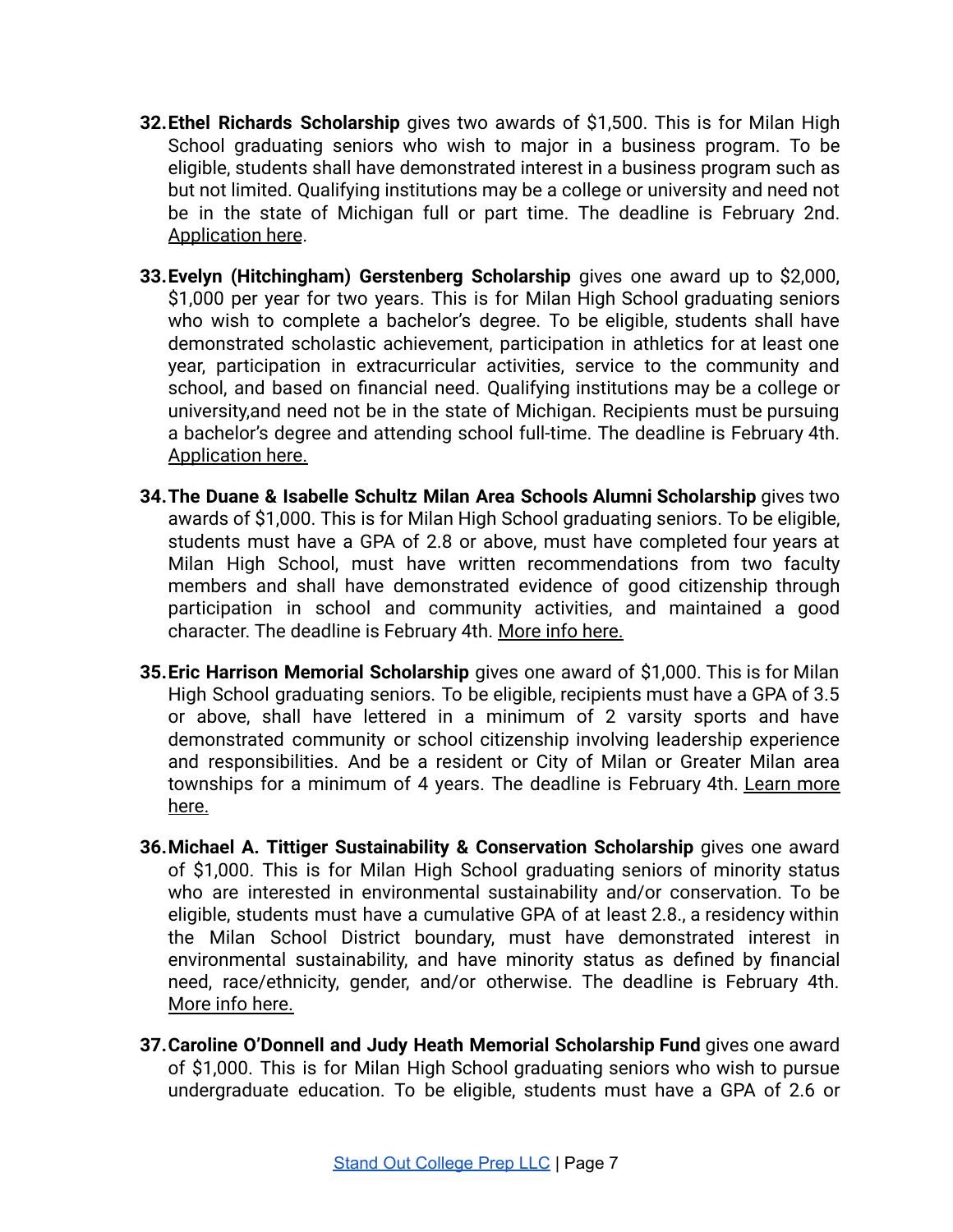above, pursuing a career in the field of health care and shall have demonstrated community or school citizenship involving experience in extracurricular activities. Qualifying institutions may be a college or university and need not be in the state of Michigan full or part time. The deadline is February 4th. [Read more here.](https://www.gmacf.org/scholarship/caroline-odonnell-judy-heath-memorial-scholarship/)

### **MARCH 2022**

- **38.The [Michigan](http://www.michigan.gov/mistudentaid/0,4636,7-128-60969_61016-274564--,00.html) Tuition Grant** provides residents of Michigan with increased access to higher education. The grant is available to undergraduate students who are attending, or preparing to enroll, at a non-profit state college or university. You must also Award amounts vary, and are determined on the basis of financial need. The deadline is March 1st. [Read more here.](https://www.michigan.gov/documents/mistudentaid/MTGFactSheet_636649_7.pdf)
- **39.The Michigan Competitive Scholarship** is available to undergraduate students pursuing their first degree and is based on both financial need and merit. To be considered, a student must take the SAT prior to entering college and achieve a qualifying score of at least 1200. Awards are restricted to tuition and mandatory fees. Awards pay up to a maximum of \$1,000 per academic year. The deadline is March 1st. [Learn more here.](https://www.michigan.gov/mistudentaid/0,4636,7-372--481214--,00.html)
- **40.The Tuition Incentive Program** encourages high school students to stay in school by providing tuition assistance for their first two years of college. Eligible students must apply to the program while attending high school. Tuition assistance is given to qualifying high school graduates who are pursuing an associate degree or approved certification at a state college, university or technical school. Award amounts vary, and are determined on the basis of financial need. The deadline is March 1st. [More details](https://www.michigan.gov/mistudentaid/0,4636,7-372--481218--,00.html) here.
- **41.The GEAR UP Michigan Scholarship** is subsidized by the Federal government, and targets students within the three major urban public school systems within Michigan: Detroit, Flint and Muskegon. GEAR UP recipients must complete the six year GEAR UP Scholarship program, must be under 22 years of age, and must be enrolled in a participating state college or university. The maximum award amount a student may receive is \$2,000 per academic year (beginning 2019-20). The lifetime maximum award is \$6,000. The deadline is March 1st. Read [more](https://www.michigan.gov/mistudentaid/0,4636,7-372--481215--,00.html) [here.](https://www.michigan.gov/mistudentaid/0,4636,7-372--481215--,00.html)
- **42.The Children of [Veterans](http://www.michigan.gov/mistudentaid/0,4636,7-128-60969_61016-274566--,00.html) Tuition Grant** is designed to provide undergraduate tuition assistance to the natural or adoptive children of Michigan's military veterans. Eligible students may receive up to four years of tuition assistance totaling no more than \$11,200. Students must be full time residents of Michigan, and must be attending a state supported college or university. The deadline is March 1st. [Learn more here.](https://www.michigan.gov/mistudentaid/0,4636,7-372--481212--,00.html)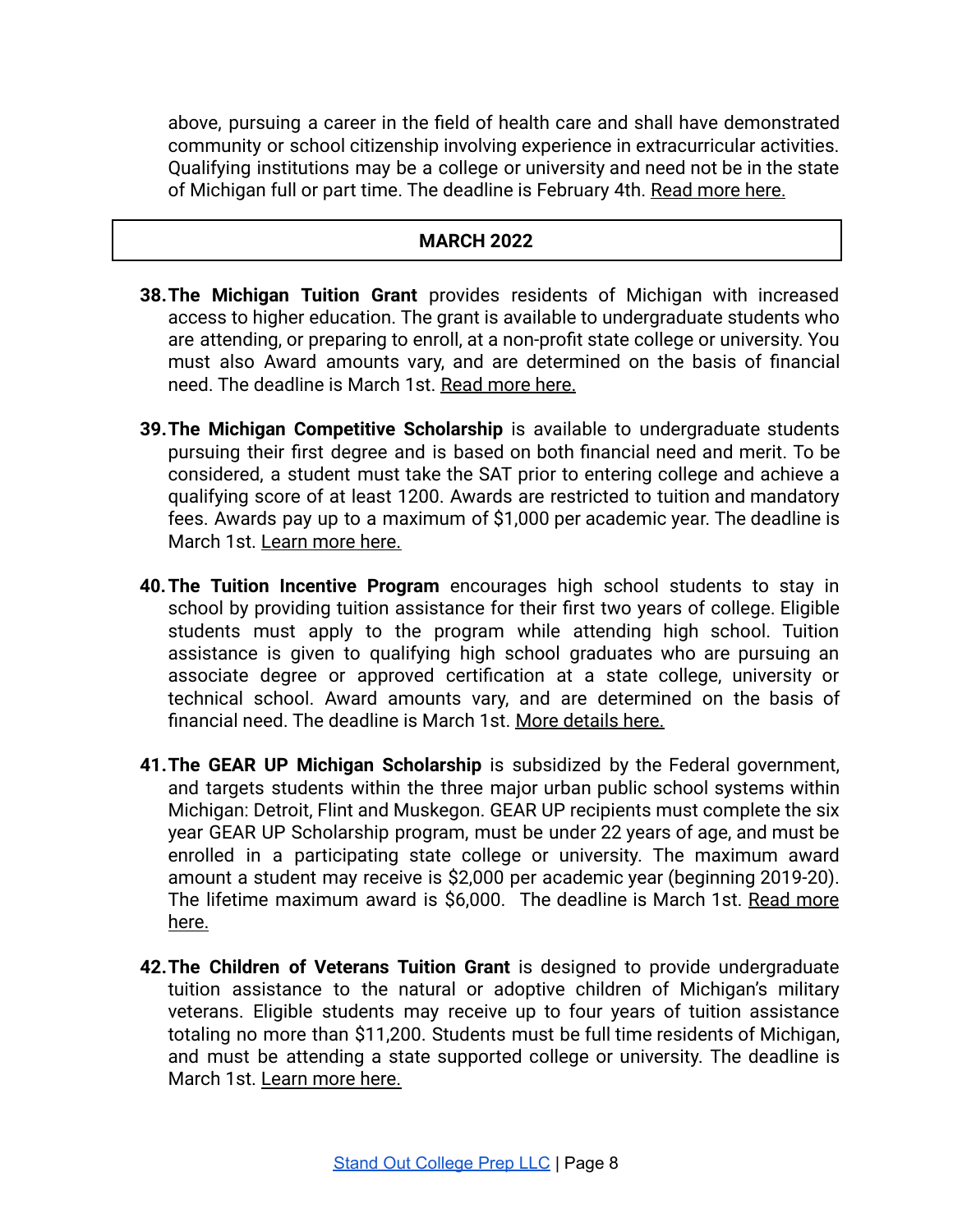- **43.The Police and Firefighters Survivors Tuition Grant** provides tuition waivers for the dependent children and spouses of Michigan police officers and firefighters who have been killed in the line of duty. To be eligible, students must be the spouse or the natural or adoptive child of a deceased police officer or firefighter. Awards are made on the basis of available funds. The deadline is March 1st. [More info. here.](https://www.michigan.gov/mistudentaid/0,4636,7-372--481217--,00.html)
- **44.McCurdy Scholarship** is for \$2000 per year for McCurdy and \$1000 per year for Scofield. To be considered, you must be a graduating high school senior of private and public schools who legally resides in Calhoun County and are seeking educational opportunities in undergraduate studies at an accredited trade school, college or university and will be attending classes full time. The deadline is March 1st. [Apply here.](http://hs.harpercreek.net/common/pages/DisplayFile.aspx?itemId=13098519)
- **45.The Ann and Anthony LaPietra Scholarship** is awarded to graduating seniors or former graduates from the Marshall area who are pursuing majors/careers in community service and/or the arts or who show signs of continuing these activities in the future in their essays. Recipients are chosen based on their current community activism and creative endeavors. The amount varies and the deadline is March 1st. [Read more here.](https://marshallcf.org/wp-content/uploads/LaPietra-Criteria.pdf)
- **46.UAW Local 220 Scholarship.** Applicants must be graduating seniors from Barry, Branch, Calhoun, and Eaton Counties who plan to attend a trade school, community college,and/or four year institution. Applicants must demonstrate financial need, leadership skills, community involvement, and extracurricular activities. Preference may be given to applicants related to UAW members or retirees. The amount varies and the deadline to apply is March 1st. [Learn](https://marshallcf.org/wp-content/uploads/UAW-Criteria.pdf) more [here.](https://marshallcf.org/wp-content/uploads/UAW-Criteria.pdf)
- **47.Health Service League of Albion Scholarship** ranges from \$300-\$500. This scholarship is for high school seniors seeking an education or further training in a non-administrative role in a health-related field. Preference will be given to hospital based occupational fields, such as nursing, radiology, med tech, etc. Recipients will be selected based on merit, need, grades, community involvement, and commitment to a health-related field. Applicants must reside in Albion, Concord, Homer, or Springport. The deadline for applications is March 1st. [Apply](https://www.homerschools.net/userfiles/-4/my%20files/albion%20community%20foundation%20scholarships.pdf?id=37) [here.](https://www.homerschools.net/userfiles/-4/my%20files/albion%20community%20foundation%20scholarships.pdf?id=37)
- **48.Coury and Kesselring Natural Resources Scholarship** is awarded to Calhoun County residents seeking to further their education in natural resources or a related field at any Michigan college or university. Applicants may enroll at a two-year institution with plans to complete a four-year institution. A minimum 2.5 GPA is required. Students who receive this scholarship are encouraged to apply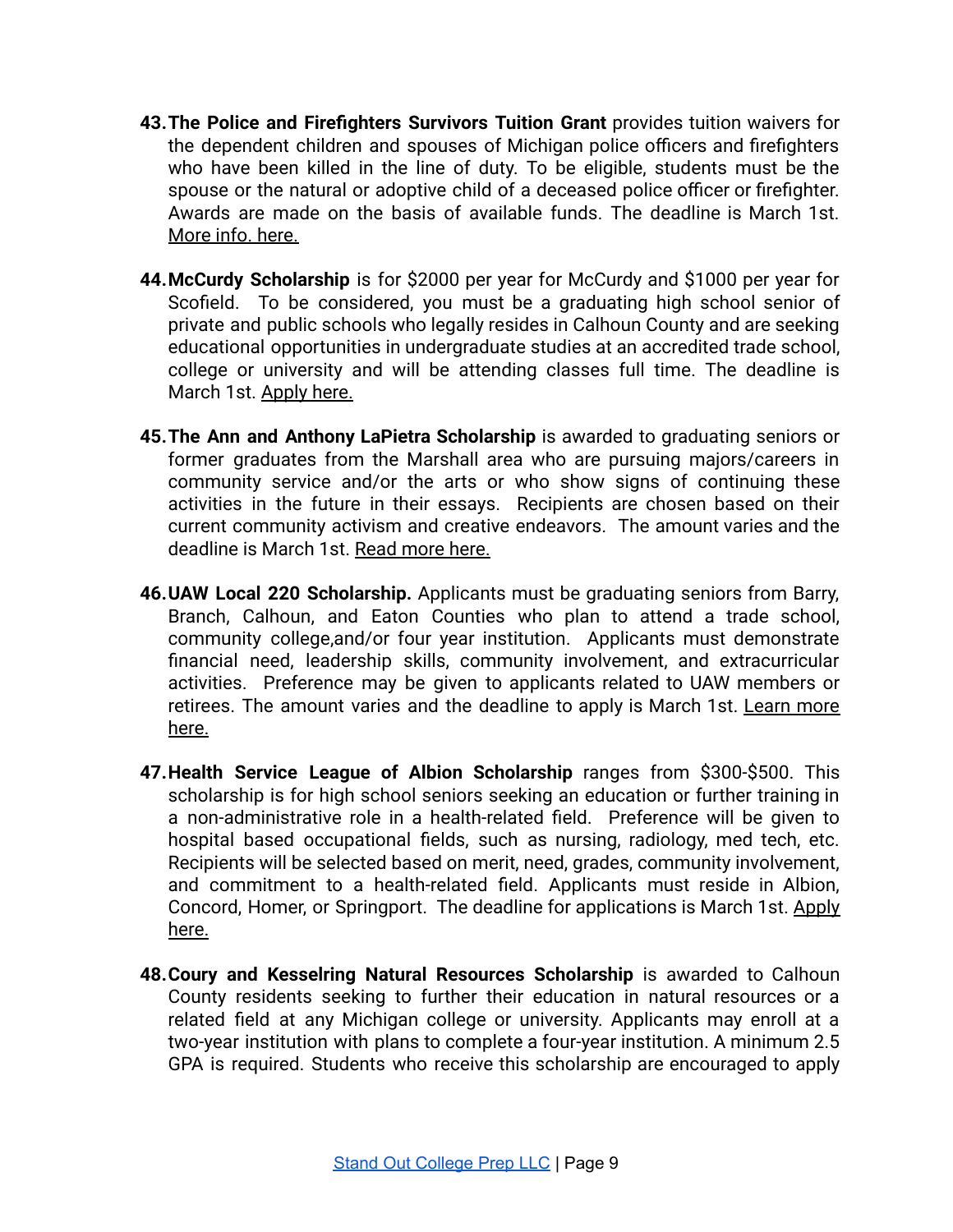for further support in subsequent years. The amount varies and the deadline is March 1st. [More details here.](http://hs.harpercreek.net/common/pages/DisplayFile.aspx?itemId=13138675)

- **49.Joyce Ivy Summer Scholars Scholarship** ranges from \$1,000 to \$6,600 based on financial needs for High-achieving female 10th and 11th graders attending high school in Michigan, Ohio, Minnesota, Nebraska, Missouri, North Dakota and South Dakota. Joyce Ivy Summer Scholars attend summer pre-college programs at eleven partner colleges and universities - Barnard College, Brown University, Cornell University, Emory University, Harvard University, Johns Hopkins University, MIT, Smith College, Stanford University, Washington University in St Louis, University of Chicago, and Yale University. The Deadline is March 1st. [More](https://www.joyceivyfoundation.org/summer-scholars.html) [details here.](https://www.joyceivyfoundation.org/summer-scholars.html)
- **50.Julie Wolf Memorial Scholarship** will provide up to two \$500 awards to graduating seniors of Hillsdale High School who seek an education at a two or four-year college or university business, vocational or trade school.To be considered for this scholarship, you must have a minimum of 2.0 or better grade point average at high school graduation. The deadline for submission is March 1st. [Read more here.](https://abouthccf.org/about/)
- **51. George and Marian Gier Memorial Scholarship** provides an annual scholarship to a Hillsdale County resident who seeks an education at a two or four-year college or university, business, vocational or trade school. Preference will be those applicants pursuing a degree in the fields of Education or Agriculture. To be considered for this scholarship, the applicant must be a graduating senior and have a minimum of a 2.5 or better grade point average. The amount varies and the deadline is March 1st. [Learn more here.](http://www.abouthccf.org)
- **52.Creek Valley Farms Stanley and Carol Smith Scholarship** is available to a Hillsdale County resident who seeks an education at a two or four-year college or university business, vocational or trade school. Preference will be those applicants pursuing a teaching degree in the field of Agriculture or Health and Exercise. To be considered for this scholarship, the applicant must be a current or past graduate of a Hillsdale County school, Hudson High School or a homeschooled Hillsdale County resident. The amount varies and the deadline to apply is March 1st. [More details here.](http://www.abouthccf.org)
- **53.Kreager Family Scholarship** is offered to students who have suffered the loss of a parent or parents through death or abandonment after infancy. To be eligible, applicants must be a graduating high school senior who is a Kalamazoo County resident or attends a high school within Kalamazoo County, or a graduating high school senior who is enrolled in South Haven High School or Gull Lake High School; planning to attend an accredited institution for vocational/technical training or a two- or four-year degree either part or full time; and, demonstrates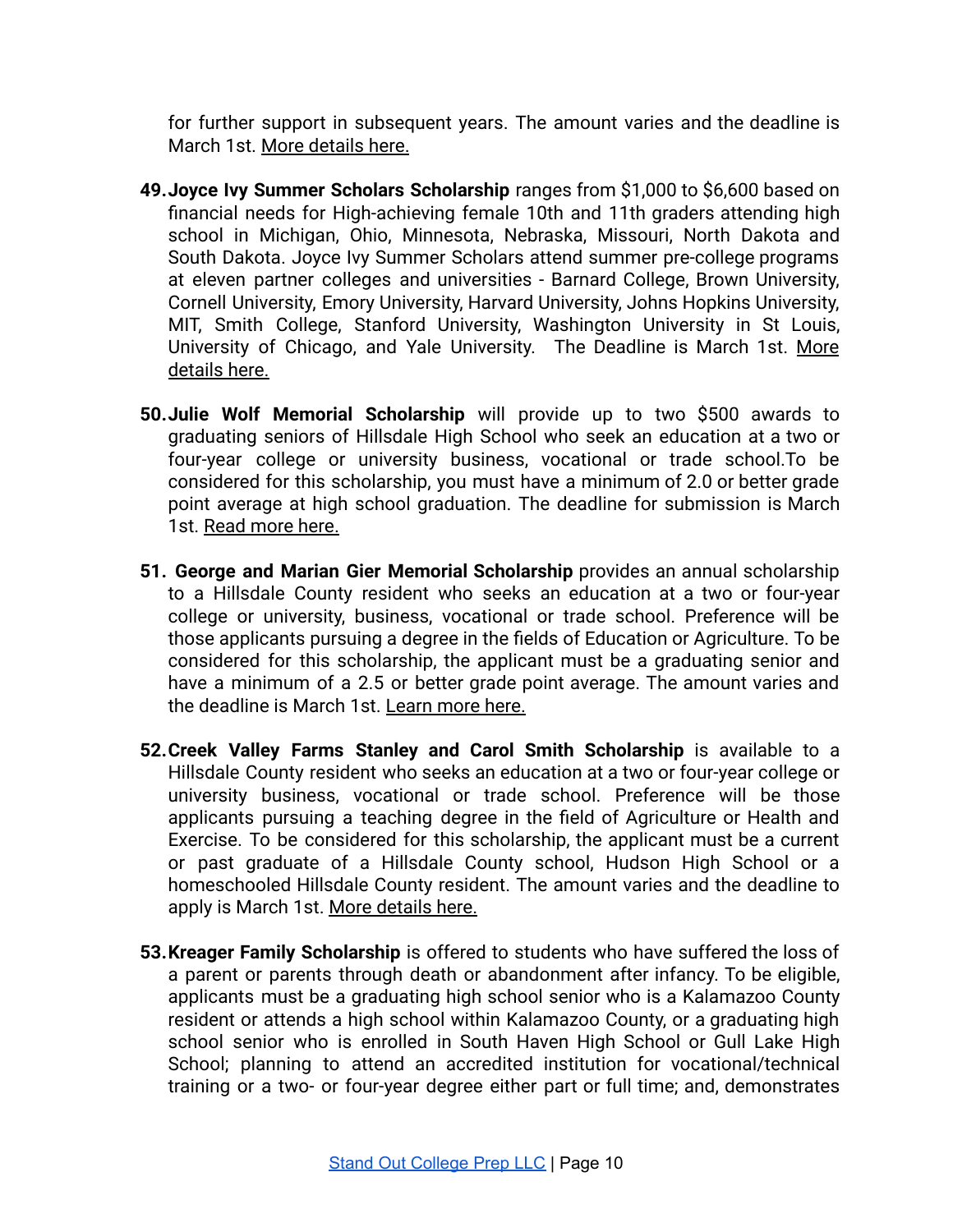financial need. The amount awarded is \$2,500 and the deadline is March 1st. [More information here.](https://www.kalfound.org/Scholarships/ScholarshipSearch/tabid/230/s/1274/Default.aspx)

- **54.Rosa Parks Scholarship Foundation** gives one-time awards of \$2,000 to honor the civil rights activist's historic involvement in the Montgomery Bus Boycott and later Michigan's Black Power movement. Incoming freshmen must write a brief, 300-word essay on how they'll use Rosa Parks' principles to address one of today's social issues. To be eligible, you must be seniors at public or private Michigan high schools and have post-graduation goals in higher education. The deadline to apply is March 1st. [Learn more here.](https://www.rosaparksscholarship.org/)
- **55.David and Barbara Kruse Paw Paw High School Scholarship** is up to \$2,000. To be considered, you must be a graduating high school senior or graduate of Paw Paw High School, enrolled or planning to enroll full or part time in a technical school trade school or community college, and enrolled in a course of study that will lead to a career in the field of technology (e.g. auto technician, graphic design, information or manufacturing technology). Must have a minimum 2.0 GPA extracurricular or community volunteer activities and work experience. The deadline is March 1st. [Read more here.](https://www.kalfound.org/Scholarships/ScholarshipSearch/tabid/230/s/1260/Default.aspx)
- **56.Fraternal Order of Police Wayne B. Fitch Lodge 138 Scholarship** is awarded to a graduating senior residing in Calhoun County or graduating from a school within the CISD who is pursuing a career in law enforcement or as a corrections officer. Applicants must demonstrate a financial need, and be accepted to a Michigan college or university with an accredited Law Enforcement Program. The amount varies and the deadline to apply is March 1st. Read [more here.](https://www.bccfoundation.org/uploads/files/Fraternal%20Order%20of%20Police%20Wayne%20B%20%20Fitch%20Lodge%20138%20Scholarship.pdf)
- **57.Karissa "Kari" Hamaker Performing Arts Scholarship** is awarded to a student in Marshall, Olivet or the surrounding area, during school or upon graduation, seeking a degree in Performing Arts or for additional enrichment opportunities in performing arts. Applicants must demonstrate financial need. The amount varies and the deadline is March 1st. [More details here.](http://hs.harpercreek.net/common/pages/DisplayFile.aspx?itemId=13138681)
- **58.Michael L. Hamaker Memorial Scholarship** is awarded to a graduating senior or previous graduate from Marshall, Olivet or the surrounding area seeking a career in engineering, manufacturing or industrial technologies with programs such as but not limited to, architecture, construction, drafting, electronics, welding and/or other related technologies. Applicants must demonstrate financial need. The amount varies and the deadline is March 1st. Read [more here.](http://hs.harpercreek.net/common/pages/DisplayFile.aspx?itemId=13138683)
- **59.All God's Children Community Choir Scholarship.** This scholarship was established to provide educational opportunities for deserving students who have participated in All God's Children Community Choir for at least two years. This is a renewable scholarship for up to \$2,500 for a graduating senior. The deadline is March 1st. [Apply](https://www.berriencommunity.org/sites/berriencommunity.org/files/Scholarships/2021%20All%20God%27s%20Children%20Community%20Choir.docx) here.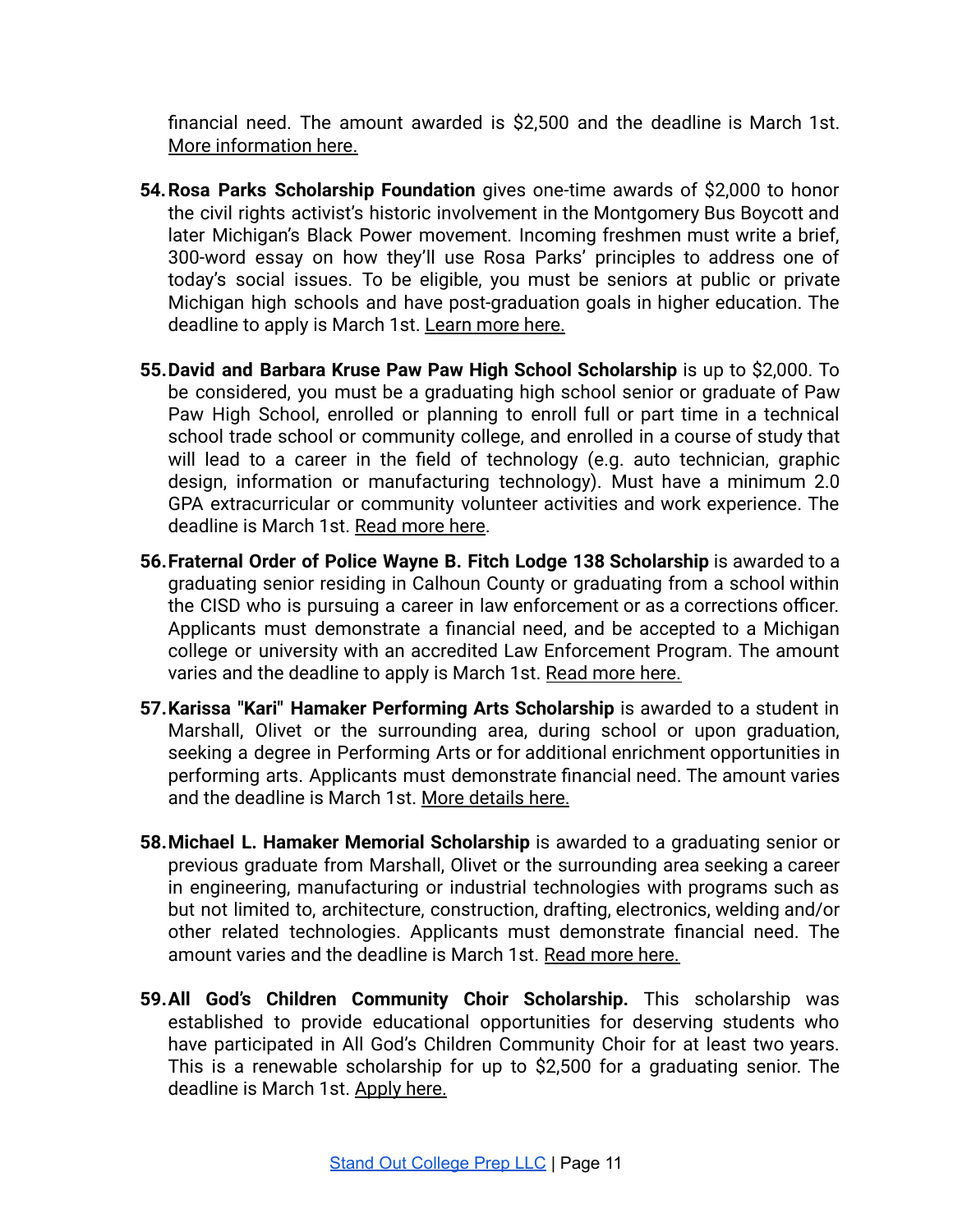- **60.The David A. Hicks Scholarship for the Arts.** This is a \$1,000 non-renewable scholarship to be used at a U.S. college/university for tuition, books, fees, and other costs of attending. Students must have at least a 2.5 GPA and plan to pursue a Bachelor's degree in the Arts – this includes performing, visual, and graphic arts. All applicants must also demonstrate evidence of financial need. You must also include a small sample of your chosen art. The deadline is March 2nd. [Click here to apply.](https://www.berriencommunity.org/sites/berriencommunity.org/files/Scholarships/2021%20David%20A.%20Hicks%20Scholarship%20for%20the%20Arts.docx)
- **61.Arcadia Gardens LLC Scholarship**. This is a non-renewable scholarship of up to \$1,000 for a graduating high school senior with a 2.5 GPA or above who is an Arcadia Gardens employee or the child of an employee who is neither a company owner or company shareholder. The deadline to apply is March 5th. [Click](https://www.berriencommunity.org/sites/berriencommunity.org/files/Scholarships/2021%20Arcadia%20Gardens%20LLC.docx) here to [apply.](https://www.berriencommunity.org/sites/berriencommunity.org/files/Scholarships/2021%20Arcadia%20Gardens%20LLC.docx)
- **62.The Frederick S. Upton Foundation Opportunity Scholarship.** This is a renewable scholarship for up to \$9,000 awarded over four years for graduating seniors and current college students who demonstrate financial need, are involved in community service and are planning to attend a 4-year college/university in Michigan. Preference may be given to students who will attend small or private institutions. The deadline is March 5th. [Application](https://www.berriencommunity.org/sites/berriencommunity.org/files/Scholarships/2021%20Frederick%20S.%20Upton%20Foundation%20Opportunity.docx) here.
- **63.The Edna Bender Scholarship.** This is a non-renewable scholarship for up to \$1,000 to one graduating senior of Berrien Springs High School who is a current member of the National Honor Society and is pursuing a degree in the business career path. The deadline is March 5th. [Click here](https://www.berriencommunity.org/sites/berriencommunity.org/files/Scholarships/2021%20Edna%20Bender.docx) to apply.
- **64.Trefz Family Scholarship** helps students with financial need attend college. This is a renewable scholarship of up to \$1,500 for a graduating high school senior from Berrien County who shows financial need and demonstrates community service. Students must have a 2.5 or higher GPA and be involved in volunteer activities.The deadline is March 5th. [Click here to](https://www.berriencommunity.org/sites/berriencommunity.org/files/Scholarships/2021%20Trefz%20Family.docx) apply.
- **65.Dakota Pequeno Memorial Scholarship** gifts \$1,000 yearly. Appropriate applicants will be between 17 and 25 years old, have been diagnosed with epilepsy or seizure disorder, have a permanent address in Michigan, be accepted at any accredited U.S. post-secondary institution, and submit a 300-word essay on their health challenges.The deadline to apply is March 10th. [Learn more here.](https://epilepsymichigan.org/docs/2021DakotaPequenoScholarship.pdf)
- **66. Jacob N. Johnson Memorial Scholarship** is for \$500. To be considered, the applicant must be a graduating senior of Lapeer High School and must exhibit excellent characteristics of leadership, community service, and artistic ability. Preference given to an applicant who is a transplant patient, a transplant donor, part of the immediate family of a transplant recipient, or facing a significant health challenge; however, all students are encouraged to apply. Minimum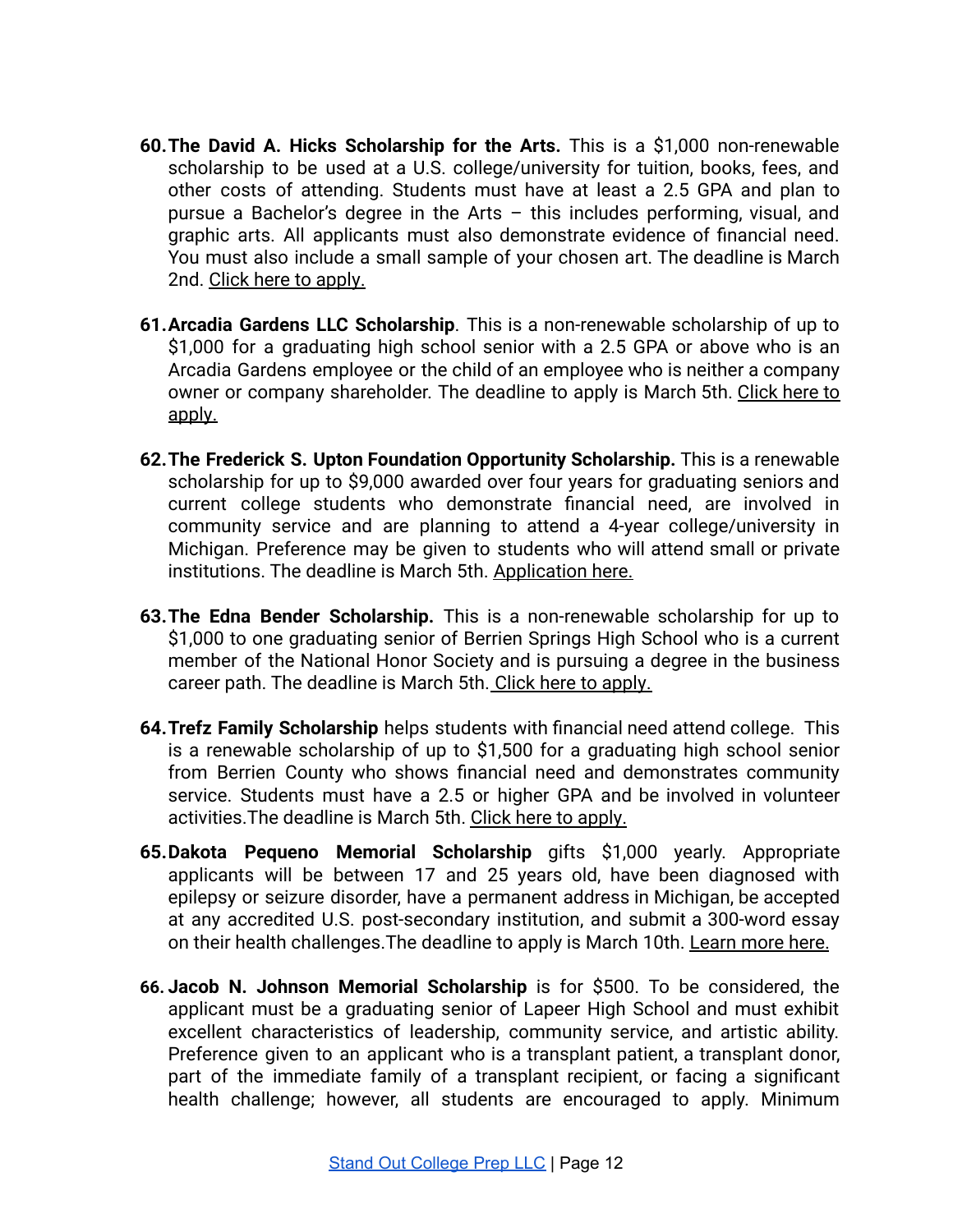cumulative GPA of 2.5 required for secondary studies. Applicants must be a resident of Lapeer County*.* The deadline is March 12th. [Application here.](https://lapeercountycf.org/wp-content/uploads/2021/01/2021-2022-Johnson-fillable-app-final.docx)

- **67. LakeVille Memorial High School Alumni Scholarship** is for \$1,000. It is awarded to graduating seniors enrolled in Lakeville Memorial High School with a 3.5 GPA. Volunteer, community, and extracurricular activities are strongly considered. The deadline to apply is March 12th. [Apply here.](https://lapeercountycf.org/wp-content/uploads/2021/01/2021-2022-LakeVille-fillable-app-final.docx)
- **68.Jack and Carolyn Griffin Memorial Scholarship** gives five awards for \$1,000. Preference will be given to students who exhibit excellent attendance, honesty, and sensitivity and service to others. Minimum high school cumulative GPA of 2.5 required and must be a resident of Lapeer County and must be graduating North Branch High School senior. The deadline is March 12th. [Application](https://lapeercountycf.org/wp-content/uploads/2021/01/2021-2022-Griffin-Part-1-II-fillable-app-final.docx) found [here](https://lapeercountycf.org/wp-content/uploads/2021/01/2021-2022-Griffin-Part-1-II-fillable-app-final.docx).
- **69.Community Foundation for Southeast Michigan Scholarship Programs** ranges from \$250 to \$7,500. This foundation manages more than 20 scholarship funds with varying requirements. Students fill out a single application and are matched to scholarships. Transcripts and at least two recommendation letters required. The deadline is March 15th. [Learn more here.](https://cfsem.org/scholarships/scholarship-opportunities/)
- **70.Livonia Firefighters Local 1164 Scholarship** offers two \$1,000 scholarships. This is available to any Livonia resident who is a graduating high school senior with a minimum grade point average (GPA) of 3.5. Students may attend any college, university, or trade school and choose any course of study. The deadline to apply is March 15th. [Read more here.](http://livoniafirefighters.unionactive.com/?zone=/unionactive/view_page.cfm&page=Scholarship)
- **71.The Calhoun County Swine Club Scholarship** gives two yearly scholarships of a minimum of \$300 will be awarded to a high school senior or high school graduate continuing their education at an accredited institution in the year in which they are applying and must be enrolled as a Calhoun County Youth Swine Exhibitor at the time of application. The deadline to apply is March 15th. [Application and info. found here.](https://www.canr.msu.edu/uploads/234/39302/Member_Scholarship/Calhoun_County_Swine_Club_Scholarship.pdf)
- **72.The Lem Tucker Scholarship** provides up to eight semesters of undergraduate tuition to an entering freshman. This also pays their full tuition and room and board. To be eligible, you must have a cumulative grade point average of 3.0 or higher, a minimum score of 940 on the SAT or 18 on the ACT, and be accepted as a CMU freshman for the fall. Materials must be submitted on or before the second Friday in March. [More details and application](https://www.cmich.edu/colleges/cam/IPR/Documents/Lem%20Tucker%20Application%20%E2%80%9921.pdf) here.
- **73.The Monroe Thrift Shop Association** offers the opportunity to apply for a one time only scholarship to all graduating seniors of Monroe County High Schools and Monroe County home-schooled graduating seniors. The award is for \$1,000,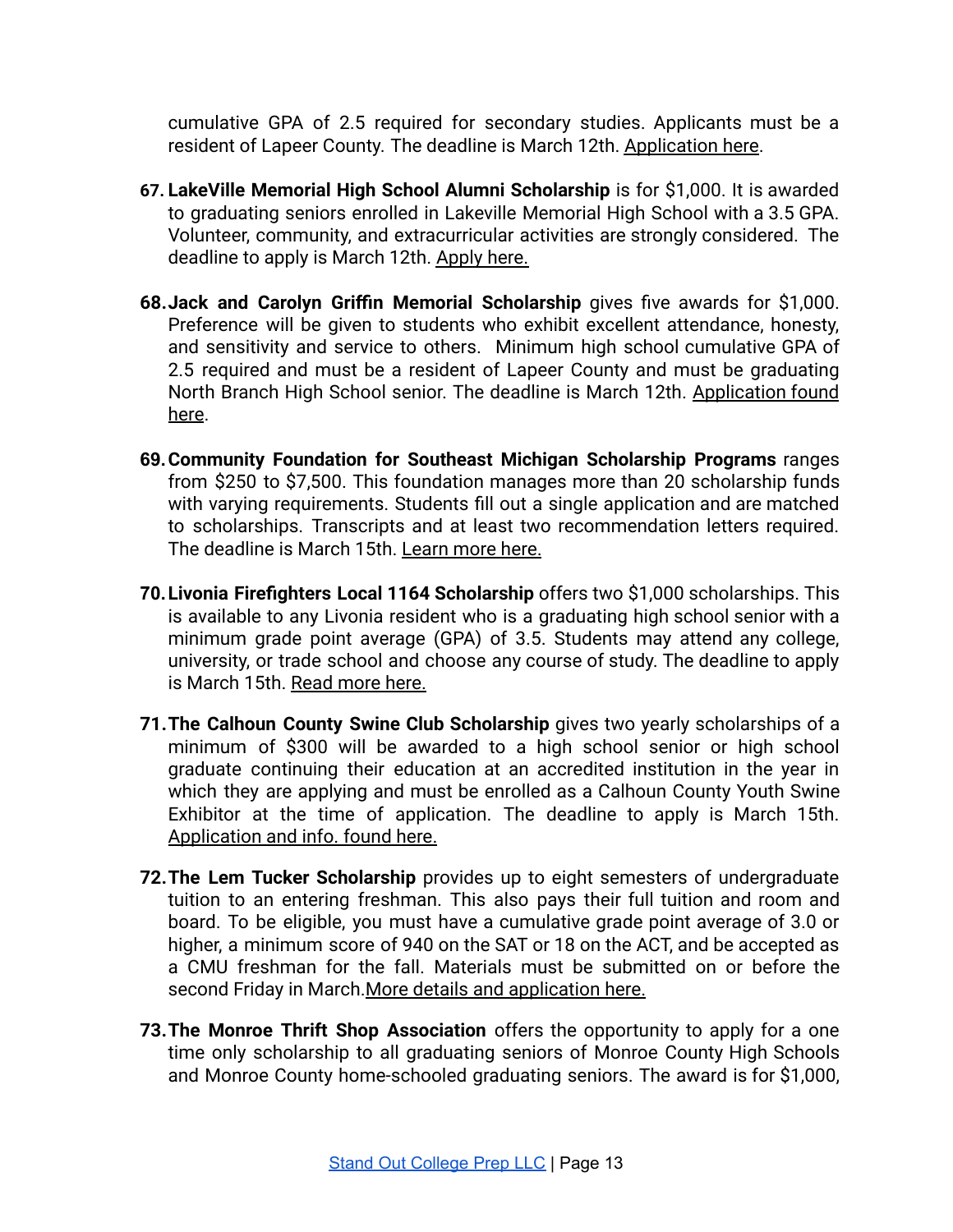which must be used toward semester fees. The deadline to apply is March 17th. [Application here.](https://www.monroe.k12.mi.us/files/user/1724/file/Thrift%20Shop%20Scholarship%20Application%2021.pdf)

- **74.Livonia Arts Commission Scholarship** is offering two \$2,000 scholarships for the Livonia resident that will be attending college and majoring in categories pertaining to the arts. Must be a Livonia resident college student or graduating high school student. The deadline to apply is March 19th. [Application](https://livonia.gov/DocumentCenter/View/1986/Livonia-Arts-Scholarship-Application-2020-PDF) here.
- **75.Rotary Club of Battle Creek- Rose Bud Award** honors a graduating senior for volunteer service that demonstrates "Service Above Self." Award recipients will receive a scholarship toward future education. To be eligible, you must be actively involved or demonstrate personal interest in bettering the community through meaningful service, demonstrate good citizenship and leadership, and be enrolled as a high school senior at a Battle Creek area high school. The amount varies and the application is due by March 20th. [Apply](http://hs.harpercreek.net/common/pages/DisplayFile.aspx?itemId=13183091) here.
- **76.The Robert W. Wohlgamuth Scholarship** is for \$2,500. This helps local scholar athletes who reside in Monroe County that exhibit a strong work ethic in education and athletics. To be eligible, a student must be a high school senior who has participated in a high school sport for a minimum of 2 years and is currently participating on one or more athletic team(s). The deadline to apply is March 27th. [More details here.](https://www.monroe.k12.mi.us/files/user/1724/file/2021%20Scholarship%20Information.pdf)
- **77.Skilled Trade Scholarship** supports Michigan public school students in the pursuit of enrichment opportunities that advance learning and create opportunities. With the shortage of skilled trade workers in Michigan, they want to help revitalize these career paths and support students in their professional pursuits. To be eligible, you must be a Michigan resident, be a high school senior attending a Michigan public school, and be enrolled in or plan to enroll in an accredited college. The amount varies and the application is due March 29th. [Learn more here.](http://hs.harpercreek.net/common/pages/DisplayFile.aspx?itemId=13161842)
- **78.JTM I Matter Scholarship** is designed to assist high school seniors from urban communities across 10 states, including Detroit, Michigan. The award ranges from \$1,000 to \$5,000 apiece. To be eligible, you must live in a metropolitan area with a VILLA store, gain full-time admission to an accredited U.S. college, and exhibit active involvement in community service. The deadline to apply is March 30th. [Read more here.](https://www.ruvilla.com/jtm/imatter)
- **79.Criminal Justice Scholarship** was created to provide support to high school seniors who aspire to further their education and develop a knowledge in Criminal Justice at a College or University in Michigan. The Michigan Sheriffs' Association will offer a \$1,000 scholarship to five graduating seniors. One student from each of the five Districts will be chosen. Nominations can only be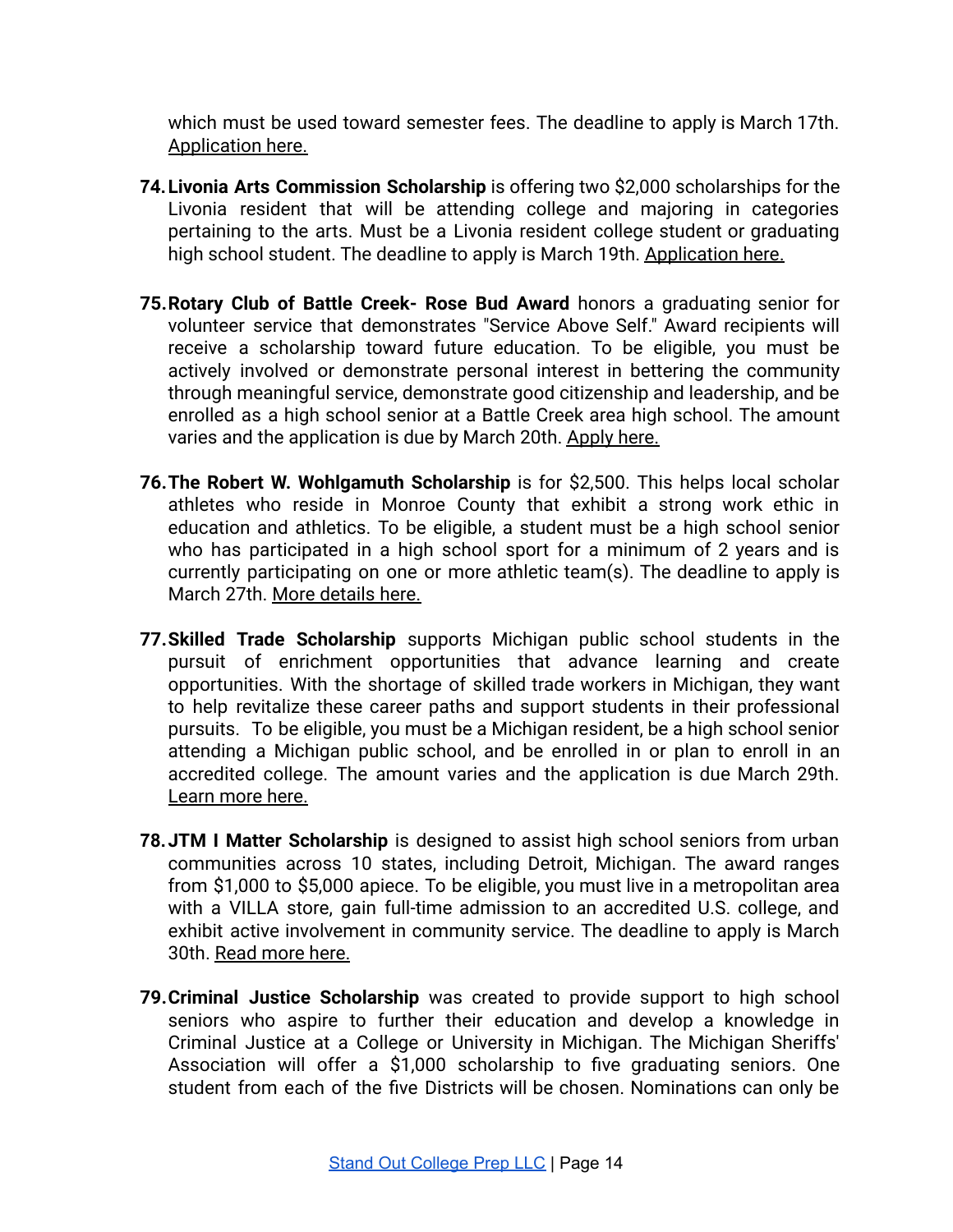made by a member of the Michigan Sheriffs' Association. The amount varies and the deadline is March 31st. [Learn more here.](https://www.misheriff.org/programs/)

- **80.Kelsey's Law Distracted Driving Scholarship** is for \$5,000, which will be awarded to Michigan students. Applicants are asked to submit a persuasive message that shows how you would convince young drivers to reduce distractions while driving. The deadline to apply is March 31st. Read [more here](https://www.michiganautolaw.com/scholarships/kelseys-law/)**.**
- **81.Trustee Scholarship and Award of Excellence** is for high school graduates with a minimum cumulative GPA of 3.0 (Trustee Scholarship) or 3.5 (Award of Excellence) at the end of the first semester or first trimester of your senior year.The deadline to apply is March 31st. Complete the online [scholarship](https://schoolcraft.academicworks.com/users/sign_in) [application](https://schoolcraft.academicworks.com/users/sign_in) here.
- **82.The John F. & Edith L. Wilsterman Foundation Scholarship** is open to all college and trade/vocational students graduating from Genesee County, Michigan public high schools and from Luke M. Powers Catholic High School. Those whose cumulative grades may not reflect their potential because of hardships, setbacks or "late blooming" are encouraged to apply. Awardees may receive up to \$5,000 annually for up to four years. Need and the costs of a student's program are considered along with other criteria. Renewal is contingent upon maintaining a minimum 2.3 GPA. The deadline to apply is March 31. [Learn more here](https://www.wilsterman.org/apply)

### **APRIL 2022**

- **83.Disability Scholarship Program**. An individual is eligible to apply for a one-year scholarship for tuition, room and board. The scholarship award amounts range from \$1,000 to \$5,000. To be considered, you must possess a diagnosed physical disability related to a brain injury, spinal cord injury, stroke, limb difference, or overcoming any other serious acquired or congenital neurological condition treatable through rehabilitation. You must also be a U.S. citizen or eligible non-citizen and a permanent resident of Michigan. The deadline to apply is April 1st. [Apply here.](https://www.maryfreebed.com/wp-content/uploads/2020/12/Disability-Scholarship-Application-2021-2022.pdf)
- **84.Minority Scholarship Program** ranges from \$1,000 to \$5,000. To be considered, you must be Black or African American, Asian, Hispanic or Latino, Native Hawaiian or Other Pacific Islander, American Indian or Alaskan Native, or Middle Eastern. You must be currently enrolled in, or accepted into an accredited college or university as a full-time, degree-seeking student in a nursing, therapeutic recreation, orthotics or prosthetics program; or as a graduate level physical therapy, occupational therapy, neuropsychology or speech language pathology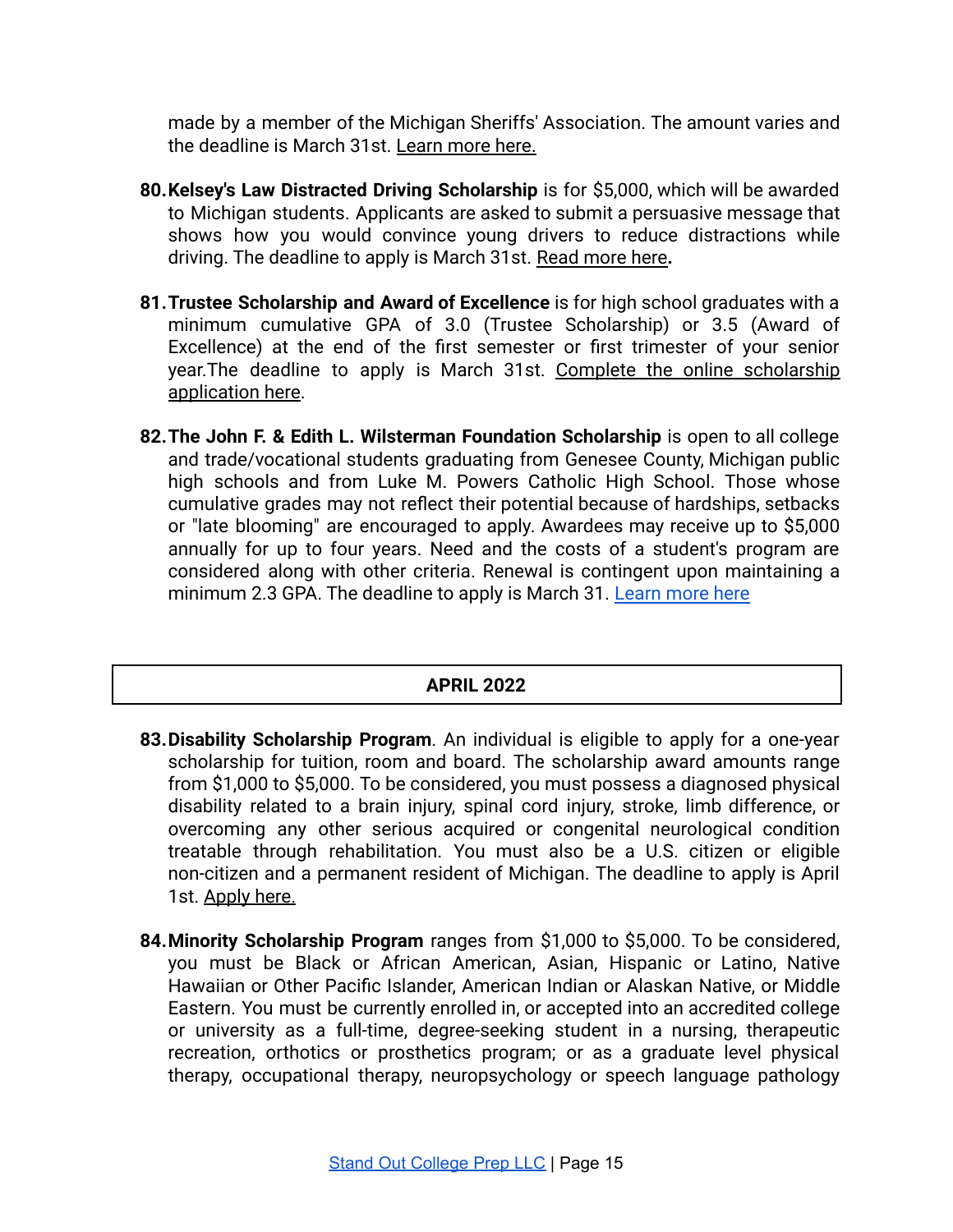student. You must be a permanent resident of Michigan. The deadline for applications is April 1st. [Learn more here.](https://www.maryfreebed.com/wp-content/uploads/2020/12/Minority-Scholarship-Application-2021-2022.pdf)

- **85.Harry J. Morris, Jr. Emergency Services** range from \$500 to \$5,000. This scholarship was established to benefit students residing in Kent, Allegan, Barry, Ionia, Ottawa, Montcalm, Muskegon, or Newaygo Counties. Applicants must be pursuing study in the field of emergency medical technician, paramedic, or firefighter training at an accredited education program in Michigan. Applicants must also demonstrate financial need. The deadline for applications is April 1st. [Apply here.](https://grfoundation.egrant.net/login.aspx?PIID=147&OID=108)
- **86.Altrusa International of Grand Rapids Scholarship** is for high school senior graduates. To be eligible, applicants must show financial need, be a resident within 6 months of Kent, Allegan, Ionia, Ottawa, Montcalm, or Muskegon Counties, and entering college after sitting out of school for at least two years. The deadline is April 1st. [Login to apply here.](https://grfoundation.egrant.net/login.aspx?PIID=147&OID=108)
- **87.Knights of Columbus # 1987 Scholarship** is offering four \$500 awards. To be eligible, applicants must be Lapeer County High School graduates with at least 2.5 GPA, must show financial need, and must plan to attend an accredited trade or business school, college or university. During high school the student should have shown the following attributes: consistent effort to be academically successful, good citizenship in the school and community, and concern with and service for the welfare of other students and their community. The deadline to apply is April 1st.[More details here](http://www.almontschools.org/UserFiles/Servers/Server_4922/File/Counseling/k%20of%20c%20council%201987%20scholarship.pdf).
- **88.Jesse Besser Scholarship** is for \$4,000. This is available to graduating seniors of Alpena High School (or homeschool in Alpena). They must also be pursuing an undergraduate degree and have a 2.8 or higher GPA. The deadline is April 2nd. [Read more here.](https://cfnemscholarships.awardspring.com/Home/ScholarshipDetails/60564)
- **89.Michigan Chronicle/TCF Bank Students Wired for Achievement and Greatness Scholarship Awards.** This scholarship is aimed at students with grade point averages ranging from 2.25-3.2 who are passionate about leadership and community service. Applicants must be current high school seniors who live in Detroit, MI, and attend a Detroit Public School Community District high school or a charter school within the city. The grand prize winner gets \$20,000, first prize is for \$15,000, second prize is for \$10,000, third prize is for \$5,000, and fourth prize is for \$2,500. The deadline is April 9th. [Learn more](https://michiganchronicle.com/swagawards/) here.
- **90.The OMACCS Leads! Scholarship Program** is available to any current high school senior graduating from any Ohio or Michigan High School. Each applicant must be nominated by a local civic or community leader or by a current member of the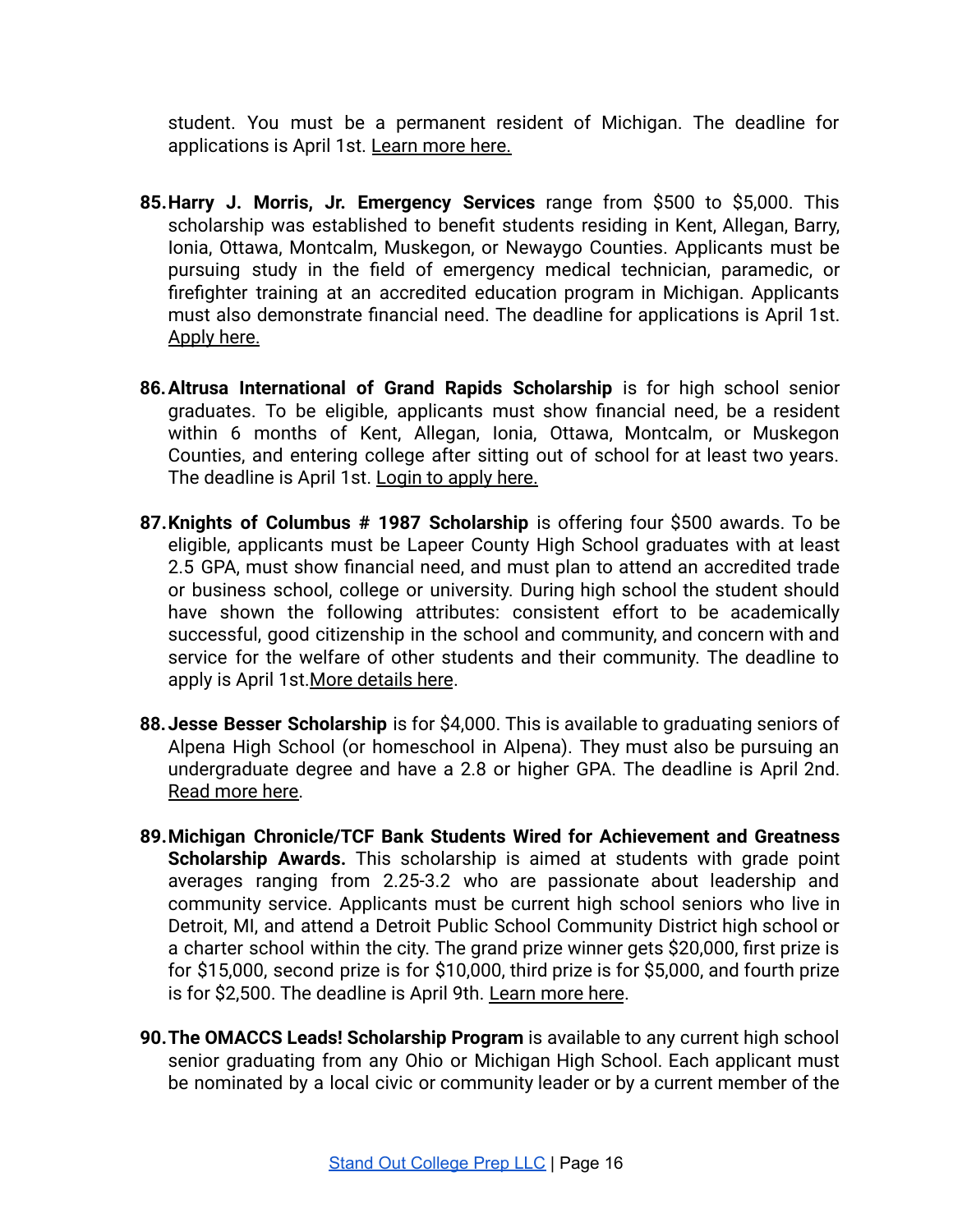Ohio or Michigan Legislature. The amount varies and the deadline to apply is April 9th. [More info. here.](https://omaccs.org/wp-content/uploads/2021/02/2021-LEADS-Scholarship-Booklet.pdf)

- **91.Charlotte B. Currie Memorial Scholarship.** This \$1,500 award (per year for 4 years) is granted to six graduating high school seniors within Midland County high schools for the purpose of college education on the eventual completion of a Bachelor's degree. This scholarship is intended to promote leadership and productive citizenship by making higher education facilities available to young men and women of the Midland County area who would find it difficult to secure an education without this assistance. The deadline to apply is April 9th. [Learn](https://www.mempres.org/scholarships) [more here.](https://www.mempres.org/scholarships)
- **92.The Dale Thomas Dean Memorial Scholarship.** This \$1,000 award is granted to a graduating high school senior within Midland County. The purpose of the award is college education. The candidate must have received acceptance into an accredited academic college or university for the succeeding year. The deadline to apply is April 9th. [Read more here.](https://www.mempres.org/scholarships)
- **93.The Beth Ann Hodges Memorial Scholarship.** This scholarship is a one-time \$1,000.00 grant. It will be awarded to a graduating high school senior from Midland High School or H.H. Dow High School. The awarding of the scholarship for college education will be based upon the criteria of need, merit and service to the community, school, and church. Special attention will be given to experience and talent in the field of vocal music. The deadline to apply is April 9th. [More](https://www.mempres.org/scholarships) [details here.](https://www.mempres.org/scholarships)
- **94.American 1 Credit Union- Community Involvement Scholarship Program** offers \$1,000 to high school seniors. This rewards students for volunteering in their communities. Each student who applies for the scholarship will submit an essay on the benefits of volunteering and what they think is the best use of volunteer time. The due date is April 10th. [Read more here.](http://hs.harpercreek.net/common/pages/DisplayFile.aspx?itemId=13202086)
- **95.Warren Siebarth Memorial Scholarship** is for \$1,000. This is offered to Monroe County residents who are seniors in high school or freshman, sophomore, or junior in college. The deadline to apply is April 16th. [Application found here.](https://www.monroe.k12.mi.us/files/user/1724/file/Monroe%20County%20Fair%20Association%20Warren%20Siebarth%20Memorial%20Scholarship%202021.pdf)
- **96.Ian Clemens Foundation Scholarship** is for \$1000.00 and is given to a graduating senior from Churchill, Franklin or Stevenson High School of Livonia Public Schools. You must also have an acceptance at an accredited four-year public Michigan university with an accredited Engineering Program, have an ACT test score to show a minimum composite of 32 or SAT test score of 1400, and a GPA of 3.9 or higher. The deadline for applications is April 16th. [Read more here.](http://ianclemensfoundation.org/index.php/home/scholarship-information/)
- **97.Stock to Scholarship Challenge.** This is open to any students living and attending high school in Macomb, Oakland or Wayne counties. The online stock market game enables students to buy and sell stocks in their own mock account starting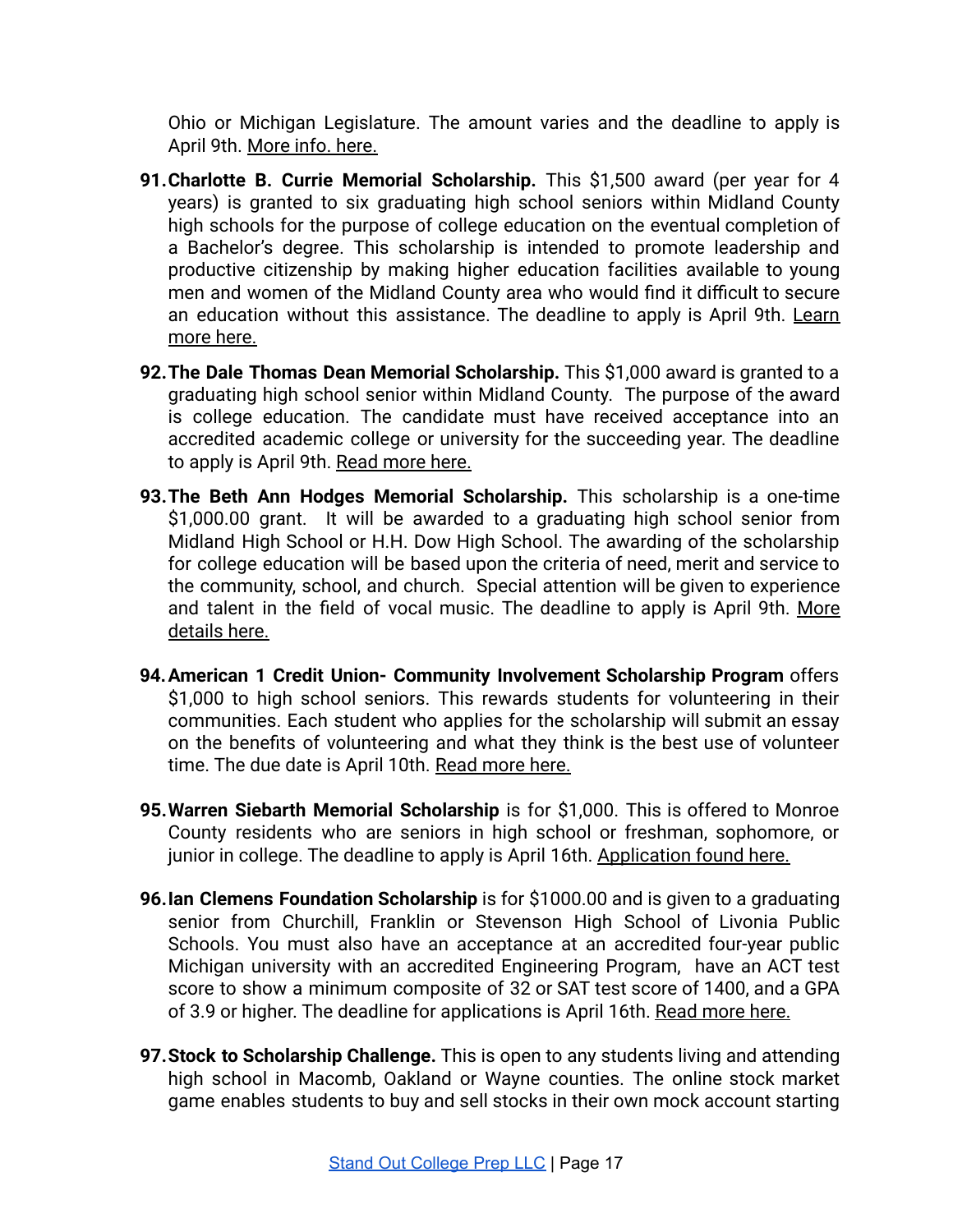with \$100,000 in simulation cash. At the end of the trading, the top 3 students with the highest account balances will earn scholarship money - up to \$5,000! Trading ends April 16th. [More info. here.](https://www.stocktoscholarship.com/game-overview---rules.html)

- **98.AAA Michigan** gives four \$1,000.00 scholarships. This is available to graduating seniors who served as AAA School Safety Patrol members in Michigan. The deadline is April 17th. Applications are available [here.](https://oxfordhigh.oxfordschools.org/UserFiles/Servers/Server_734760/File/Academics/Scholarships/AAA%20School%20Saftey%20Patrol%20Scholarship.pdf)
- **99.Ford Blue Oval Scholarship** will give 16 high school students from 10 Southeastern Michigan schools an award to assist with their education beyond high school. Eight \$1,000 tuition scholarships and eight \$250 books/materials scholarships are available to students from each eligible school.To be eligible, you must attend one of 10 southeast Michigan high schools [\(explore](https://www.gvsu.edu/financialaid/scholarships-view.htm?scholarshipId=BF3A0D91-BB7D-46B8-198D92067552B6D1) the most [recent list here\)](https://www.gvsu.edu/financialaid/scholarships-view.htm?scholarshipId=BF3A0D91-BB7D-46B8-198D92067552B6D1). The deadline is April 30th. More [info. here](https://fgb.life/what-we-do/education/fordblueovalscholarship).
- **100. Homer Education Association Scholarship** ranges from \$500-\$1000. To be considered, applicants must be a graduating senior of Homer High School. Academic achievement and financial need are considered. Priority is given to those pursuing an education degree. The deadline to submit is April 30th. A[pplication is available here.](https://www.homerschools.net/userfiles/97/my%20files/hea%20scholarship%202021.pdf?id=6980)
- **101. The Jewel Continuum Foundation** is a \$500 scholarship that will be awarded based on the completion of the current essay topic and the unanimous selection of the review committee. Verification of enrollment in a two-year or four-year institution is required to receive this scholarship. The scholarship is open to any graduating senior from an accredited high school in Oakland, Wayne and Macomb Counties in Michigan. The deadline to apply is April 25th. [Learn](https://www.jewelcontinuumfoundation.com) more [here.](https://www.jewelcontinuumfoundation.com)

## **MAY 2022**

- **102. BBB Trust Award Scholarship.** The scholarship ranges from \$1,000 to \$3,000 and is available to high school seniors in the BBB Serving Western Michigan's service area. It is based on the same criteria as the BBB Trust Award given to West Michigan leaders: Honesty, Transparency, Integrity, and Impact. The deadline is May 1st. [Read more here.](https://www.bbb.org/western-michigan/bbb-awards/Trust-Award-Scholarship/)
- **103. Douglas MacInnes ALS Scholarship.** The scholarship award amount will be \$1,000 minimum, but we are willing to offer a larger award to a candidate who embodies the Steps for Doug values. To be eligible, you must be a high school or college student who has been affected by ALS. The deadline to apply is May 1st. [More details here.](http://stepsfordoug.org/scholarship-application/)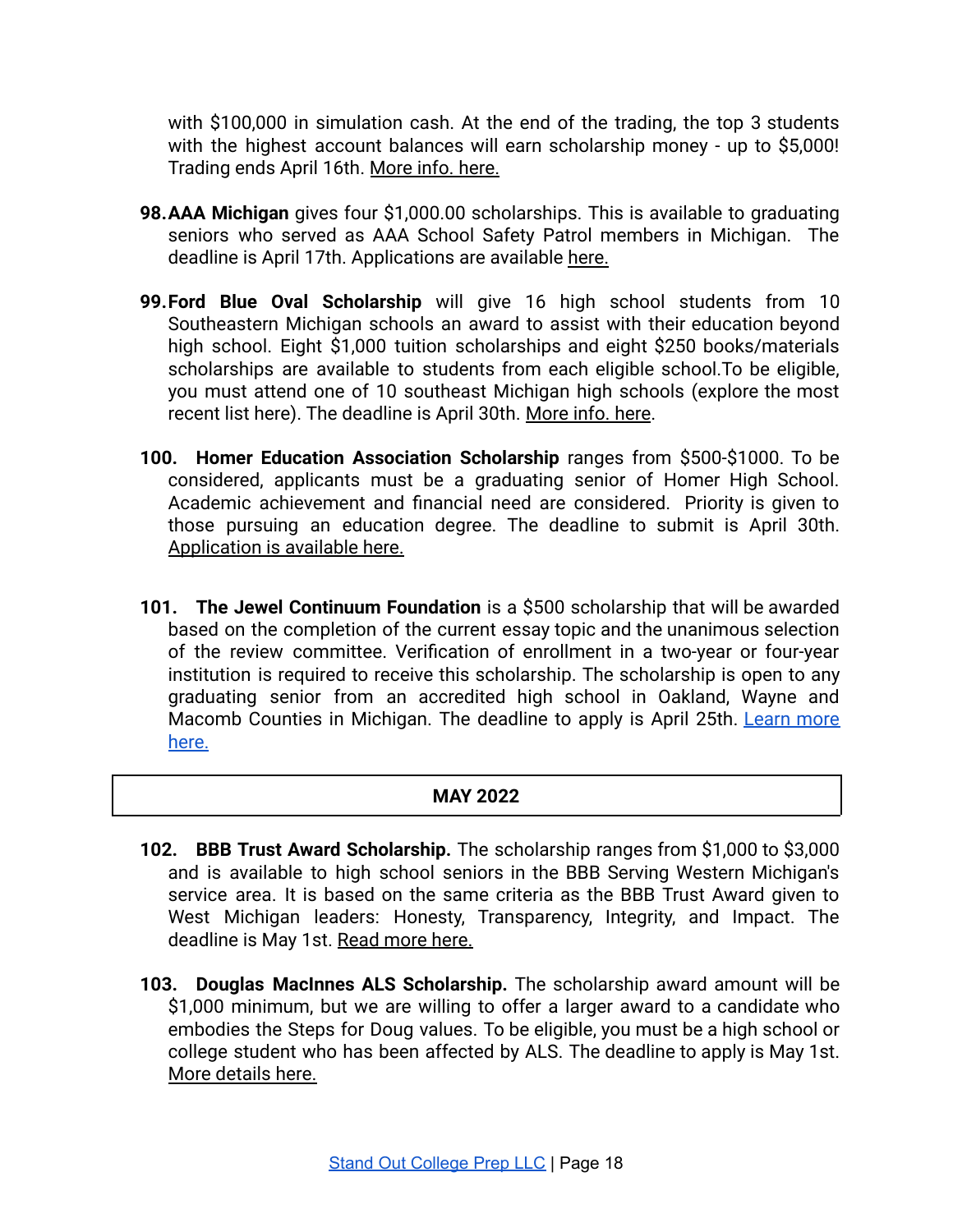- **104. David M. McDill Scholarship**. The purpose of this scholarship is to honor Dave McDill, former swimming, and diving coach, for his contribution and dedication to the Harper Creek Swim Program and to assist one swimmer/diver at a post-secondary institution. The recipient of the scholarship will receive \$500, a certificate, and recognition at the Senior Awards Banquet. To be eligible, you must be a senior on either the boys' or girls' varsity swimming or diving team at Harper Creek. He/she must attend an accredited private or public professional school, four-year college or university, or two-year junior/community college. The application is due May 7th. [Application here](http://hs.harpercreek.net/common/pages/DisplayFile.aspx?itemId=13296482).
- **105. Mary J. Szczepanski "Never Give Up" Scholarship - National College Program.** This scholarship offers annual awards to seniors at Catholic Central, Covenant Christian, Kenowa Hills and Northview High Schools in the Grand Rapids, MI area for creatively raising funds for Multiple Sclerosis. One or two \$500 scholarships are awarded at each high school, one to a male and female senior who raises the most funds for MS. Nine scholarships are offered to high school students annually and one offered to college students annually. The deadline is May 7th. [Read more here.](https://msscholarship.org)
- **106. Collmenter Family Scholarship** is for \$1000. To be eligible, applicants must be a graduating senior of Homer High School. Consideration is given to those students who may be pursuing careers in education. The deadline is Mary 8th. A[pplication is available here.](https://www.homerschools.net/userfiles/97/my%20files/collmenter.pdf?id=6460)
- **107. Homer Lions Club – Pork Weiss Scholarship** is for \$1,000. To be eligible, applicants must be a graduating senior of Homer High School. Extra consideration is given to a Lion's Club member's family. The deadline to apply is May 11th. [Application is available here.](https://www.homerschools.net/userfiles/97/my%20files/lions%20club%20scholarship%2021.pdf?id=7015)
- **108. The Livonia Chamber of Commerce Scholarship Program** will award several scholarships to seniors graduating this spring from Livonia's five high schools and pursuing post-secondary studies at a school that is a member of the Livonia Chamber of Commerce. The amount varies and the deadline to apply is May 14th. [Learn more here.](http://www.livonia.org/)
- **109. Michigan Retailers Association Scholarships.** This scholarship is eligible for high school seniors and college freshmen, sophomores and juniors who are dependent sons and daughters of owners of MRA member businesses, or of full-time employees of Michigan Retailers Association member firms. Applicants can be high school seniors ranked in the top half of their senior class who score at least an 18 for the ACT or 850 for the SAT, or undergraduate students with a minimum GPA of 2.5. The awards range from \$1,000-1,500 and the deadline is May 15th. [More information here.](https://www.retailers.com/member-benefits/scholarship-program/)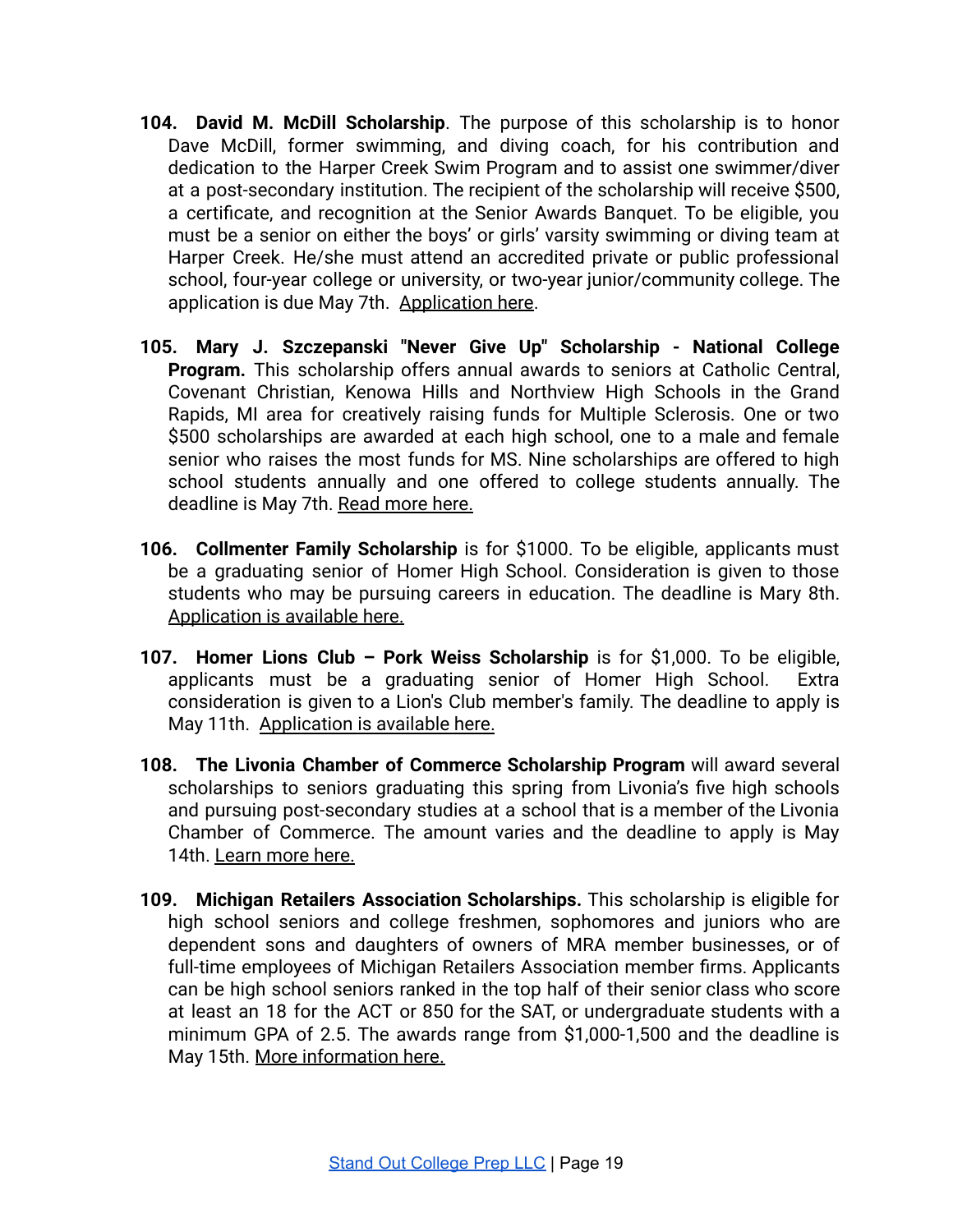- **110. Old Rosedale Gardens Home Owners Association College Scholarship** is for \$500. To be eligible, you must currently be a high school senior who resides in Old Rosedale Gardens for at least one year prior to April 1st. Your family must be a contributor to Old Rosedale Gardens Home Owners Association and you must have participated in at least one service/volunteer activity for ORGHA in your junior or senior year. The deadline to apply is May 15th. [Apply here.](http://www.tmwozniak.com/rosedalegardens/ewExternalFiles/ScholarshipForm2016.pdf)
- **111. Livonia Youth Commission / Spree Memorial Scholarship.** To be eligible, you must be a Livonia resident attending school in the Livonia or Clarenceville Public School district, or a Livonia resident attending a private school. You must be a senior in high school applying to a community college, university, or accredited technical school in Michigan. The amount varies and the deadline to apply is May 21st. Download the Livonia Youth [Commission](https://livonia.gov/DocumentCenter/View/1247/Livonia-Youth-Commission--SPREE-Memorial-Scholarship-Application-PDF) / SPREE Memorial Scholarship [Application](https://livonia.gov/DocumentCenter/View/1247/Livonia-Youth-Commission--SPREE-Memorial-Scholarship-Application-PDF) or visit the Youth [Commission](https://livonia.gov/1630/Youth-Commission-SPREE-Memorial-Scholars) / SPREE Memorial Scholarship page for more information.
- **112. DeuceMan Strong Memorial Scholarship Foundation** is for \$1,000. This is available to graduating high school seniors who are residents of the Metropolitan Detroit area, for at least four years, and who may be unlikely to have access to other scholarship resources because of average grades. Students who are motivated to pursue an education at an accredited college, university, and plan to study in the field of art are given preference. The deadline is May 31st. [Learn](https://deucemanstrong.com) [more here.](https://deucemanstrong.com)
- **113. PB & J Scholarship** ranges from \$500 to \$1,000. This is for students who have experienced challenges in their life and who have the drive to succeed. This scholarship is open to all college-bound seniors at Harper Creek High School who will be attending an accredited 2-year or 4-year college. The deadline is May 31st. [Read more here.](http://hs.harpercreek.net/common/pages/DisplayFile.aspx?itemId=13154003)
- **114. Lilo Wendell College Scholarship Fund** gives up to \$4,000 per year to female Catholic high school seniors who are the daughters of single mothers, including divorcees and widows. Faithful applicants must belong to Michigan parishes within the Detroit Archdiocese, gain acceptance at an accredited U.S. college, reach an overall GPA of 2.5 or better, be involved in community service activities, and have economic need. The deadline for applications is May 31st. More [details](http://www.aod.org/schools/tuition-assistance-and-scholarships/lilo-wendell-scholarship/) [here.](http://www.aod.org/schools/tuition-assistance-and-scholarships/lilo-wendell-scholarship/)
- **115. Monroe Public Schools Scholarship** will provide approximately ten Monroe High School seniors with \$1,000 Scholarship awards. You must be enrolled as a full-time student in a post-secondary education program for the fall. Applicants must have a 3.0 GPA, have participated in school and community activities, and have financial struggles. The deadline for applications is May 31st. [Application](https://www.monroe.k12.mi.us/files/user/469/file/MPS_Scholarship%20(1)_docx2021(3).docx) [found here.](https://www.monroe.k12.mi.us/files/user/469/file/MPS_Scholarship%20(1)_docx2021(3).docx)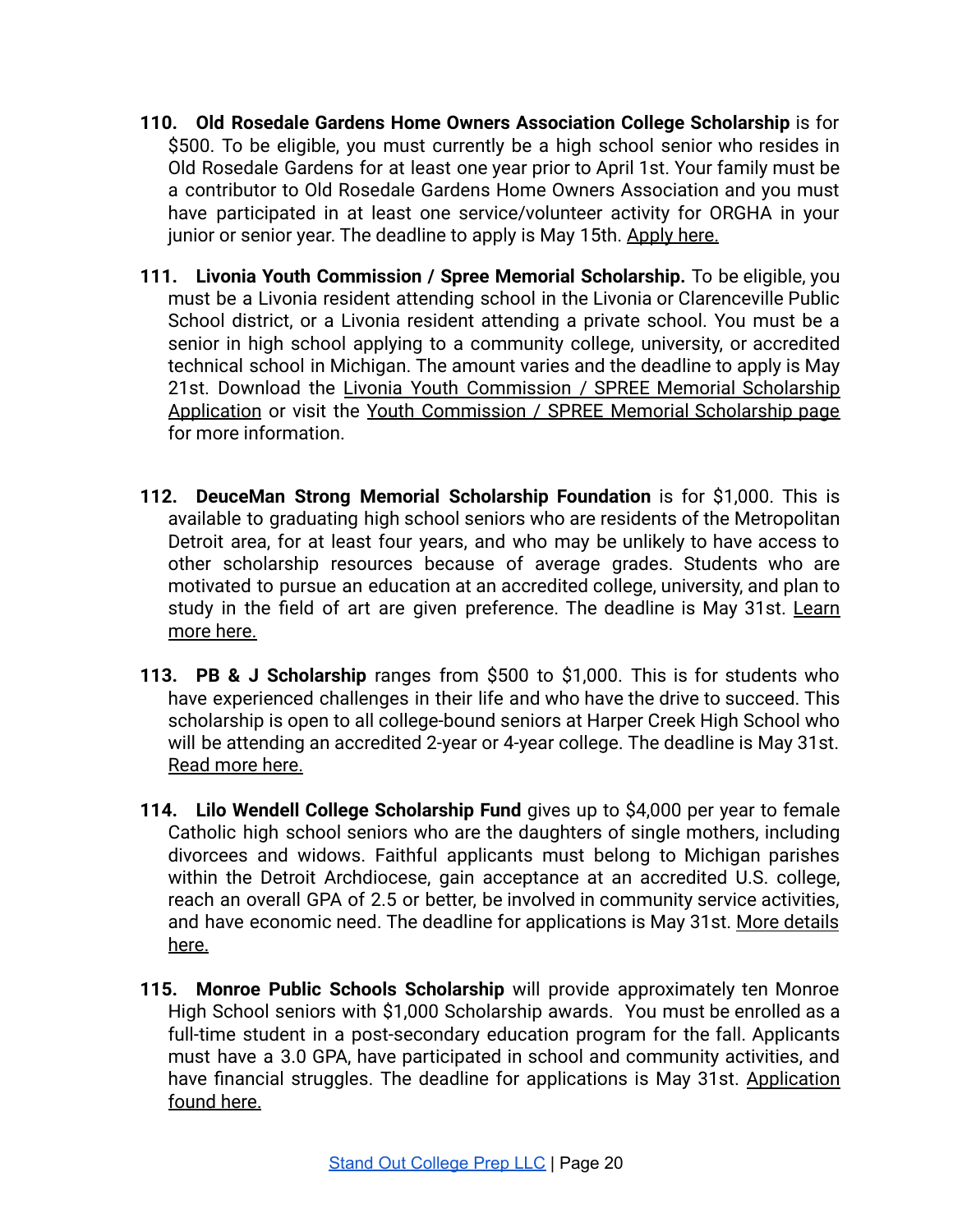**116. David Glenn Memorial Scholarship** gives two \$500 awards. This is for graduating seniors of MHS who intend to pursue a degree in education. To be eligible, you must have involvement in activities, an interest in the field of education, and have demonstrated leadership experience and responsibilities. And qualifying institutions may be a college or university, need not be in the state of Michigan full or part time. The deadline is May 1st. [Learn more here.](https://www.gmacf.org/scholarship/david-glenn-memorial-scholarship-fund/)

## **JUNE 2022**

- **117. Fernon Feenstra Scholarship** is for High school seniors. To be eligible, you must be a student enrolled in a Livonia or Clarenceville area high school (including students whose primary residence is outside of Livonia or Clarenceville) or a student who has a primary residence in Livonia (including students who are home-schooled or attend public/private schools outside of Livonia). You must also be enrolled full-time to begin at an institution. The amount varies and the deadline to apply is June 1st. [More details here.](https://www.livoniakiwanis.org/scholarships.html)
- **118. Kroger Michigan** is offering a competitive, one-time, non-renewable, \$4,500 scholarship. One scholarship will be awarded to graduating high school seniors that reside in the Michigan area. The deadline to apply is June 2nd. [Learn](https://scholarships.uncf.org/Program/Details/af32cff8-8cc0-4001-a221-405b6852cbcd) more [here.](https://scholarships.uncf.org/Program/Details/af32cff8-8cc0-4001-a221-405b6852cbcd)
- **119. Rollie Hopgood Future Teachers Scholarships** gives \$1,000 to two graduating high school seniors and two paraprofessional members each year. Suitable candidates must be registered for 8+ credits at an accredited Michigan university to major in early childhood, elementary, secondary, or special education. Applications will be incomplete without an official transcript showing a minimum 2.5 GPA, 500-word personal goals statement, and two references. The deadline is June 5th. [Read more here.](http://aftmichigan.org/scholarships-and-grants/)
- **120. The GEAR UP College Day Scholarship** is also subsidized by the Federal government, and is designed to encourage and support low income students to pursue a college education. GUCD recipients must complete a six year GUCD Scholarship program, must be high school graduates, and must be enrolled at least part time at a participating state college or university. Award amounts vary, and are determined on the basis of financial need and academic merit. The deadline is June 28th. [Learn more here.](https://www.michigan.gov/documents/mistudentaid/GUCDFactSheet_450706_7.pdf)
- **121. The Robert Worden Memorial Scholarship** is being made available by the Raisinville Elementary Scholarship Committee in memory of Robert Worden, past principal. The award is \$500.00. To be eligible, the student must have attended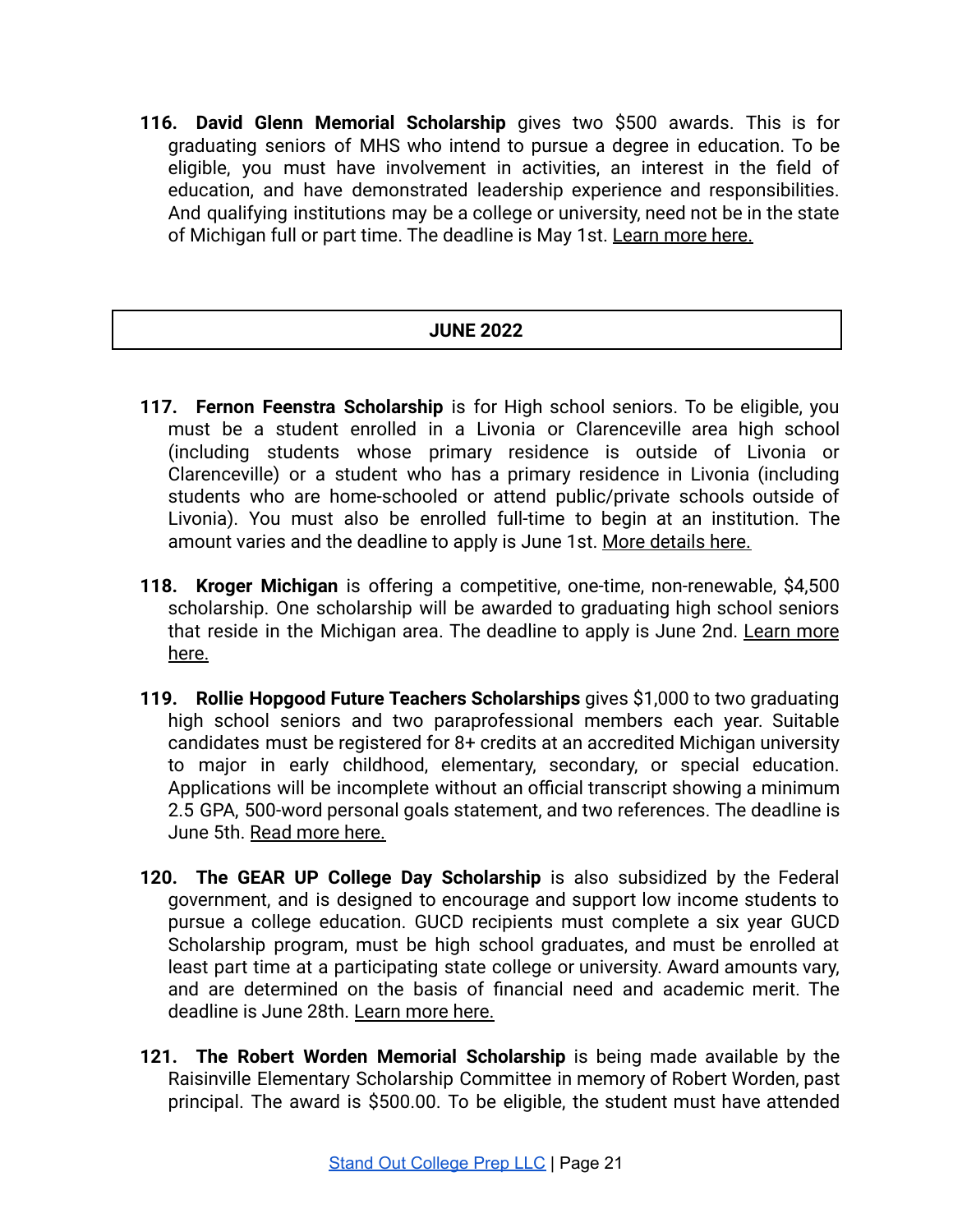Raisinville Elementary for a minimum of three years, be a graduating senior at Monroe High School, be enrolled in a college, university, technical or trade school, and write and submit a short essay describing a favorite memory of Raisinville Elementary School. The deadline to submit is June 30th. Details and [application](https://www.monroe.k12.mi.us/files/user/469/file/2021%20RaisinvilleScholarship.pdf) [found here.](https://www.monroe.k12.mi.us/files/user/469/file/2021%20RaisinvilleScholarship.pdf)

#### **JULY 2022**

**122. Eaton County Democratic Party Student Scholarship.** This scholarship will offer a \$500 non-renewable award to a current Eaton County student in high school. Applicants must be accepted and enrolled in any two or four year college. The deadline is July 1st. [Read more here](https://eatoncountydemocrats.org/2021/01/13/2021-eaton-county-democratic-party-scholarship/).

### **AUGUST 2022**

**Coming soon**

#### **Deadlines Vary**

- **123. Ave Maria University Michigan Homeschooled Faith Scholarship.** This scholarship is for \$9,000 and is intended for students who have been homeschooled from 9th to 12th grade and who wish to attend Ave Maria University. Applicants must be Michigan residents and first-time college freshmen with a high school GPA of 2.8 (unweighted) or above, and an ACT score of 23 or above or a SAT score of 1140 or above. Applicants must also be a practicing Catholic with an endorsement letter from the home parish. The deadline varies. [More info here.](https://www.avemaria.edu/future-students/scholarships/)
- **124. LAHC Scholarship Program.** This scholarship is for high school seniors who are U.S. citizens or permanent residents of the United States and resident in the state of Michigan, have a minimum 3.5 GPA and demonstrate financial need. The amount and deadline varies. [More details here.](https://lahc.org/scholarship-program/)
- **125. Michigan State University Michigan Resident Scholarship** designates award levels for in-state students based on high school GPA at the end of junior year. Scholarship values range from approximately \$500 to \$1,500 annually for eight semesters. In-state students who apply to MSU as a freshman are automatically